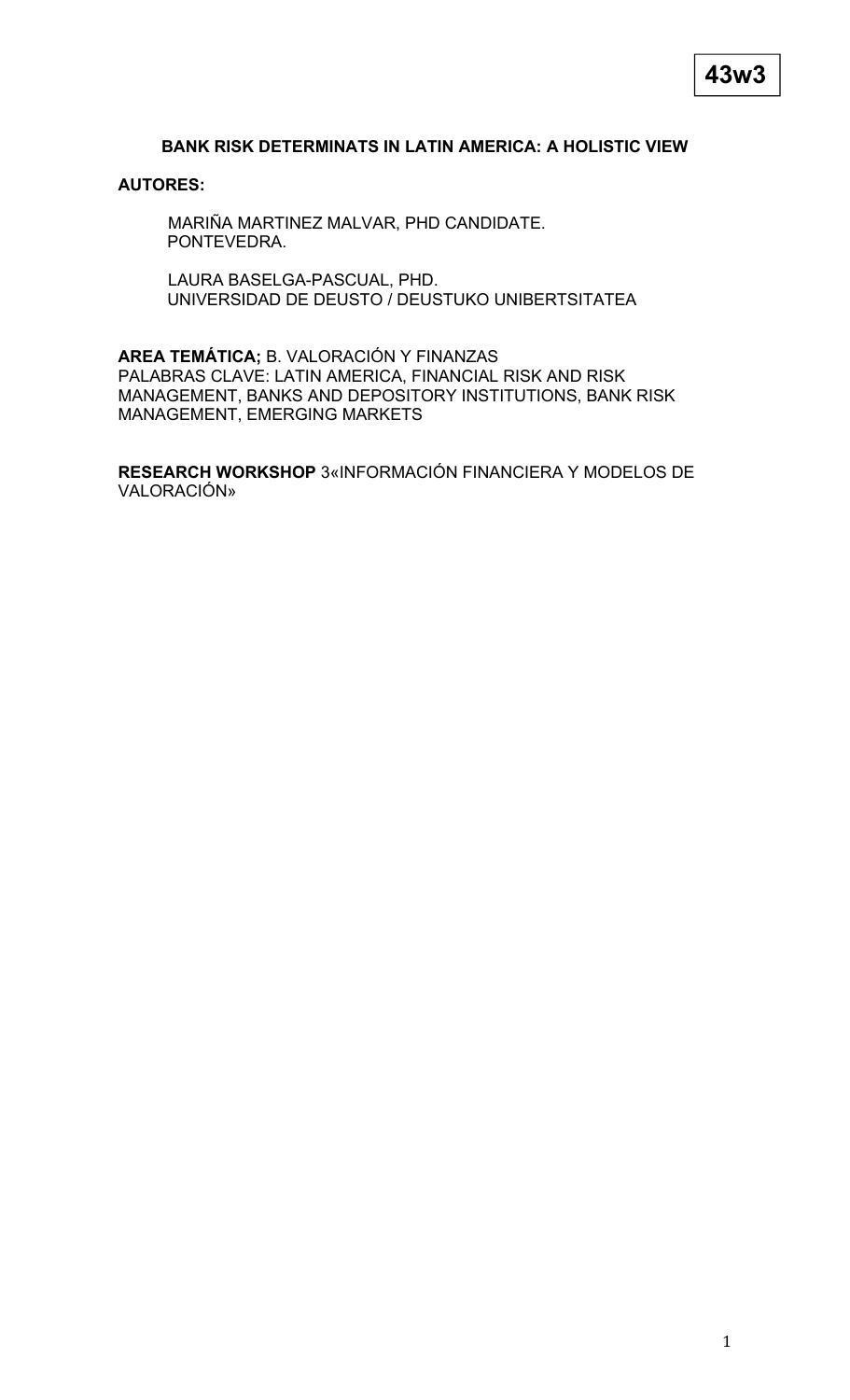# **BANK RISK DETERMINATS IN LATIN AMERICA: A HOLISTIC VIEW**

# *Preliminary version*

## **Abstract**

This paper examines Latin American banks' risk determinants during timespan 1999 to 2013, including crisis from Argentina (2001-2003) and Uruguay (2002-2005). We apply a data-driven comparable procedure to select commercial banks from the sample. We study bank risk proxied by Z-score. We use bank specific (CAMEL), macroeconomic and regulatory variables. We use GMM-System as our main empirical analysis method. Our results show a negative relationship between banks' good management, profitability, liquidity and its risk. We also find a positive relationship between bank asset quality and its risks. We undertake robustness tests and the results remain similar to our original model.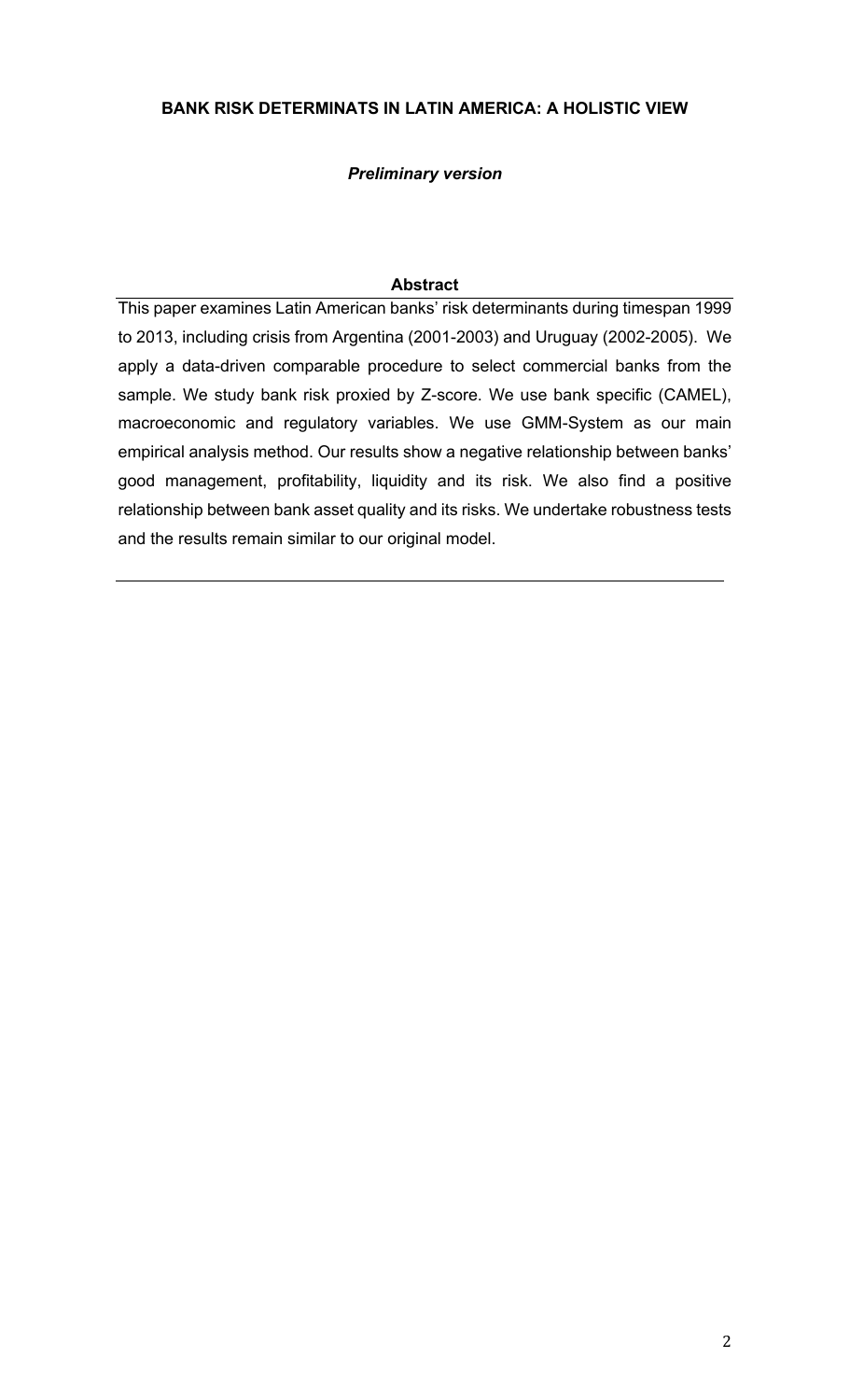### *1. Introduction*

In this paper, we study bank risk determinats in Latin America. Our results show a negative relationship between good management, profitability and the liquidity of a bank and its risk. Additionally, we find a positive relationship between bank asset quality and its risks. As Laeven and Valencia (2012) distinguish between how banking crisis resolution are treated in advanced and emerging economies; while in the first case they find a tencendy to use macroeconomic policies in the second case the bank restructuring approach gains more relevance. Thus we think our results are of interest for Regulators and Policy makers as we determine the main areas of the bank associated with an increase bank' risk. At the same time we are also contributing to explain and predict bank crisis (Sherbo and Smith, 2013).

Banking crises and banking regulation continue being a relevant topic in the economic policy debate. Since 1972 the succession of banking crises has not stopped, and nothing indicates this will change in the future. In fact, in the world there have been thouands episodes of systemic banking crises occurred in 93 countries since the late 1970s and 51 borderline crises were recorded in 46 countries. These crises have been observed in developing and transition countries as in the industrial world (Caprio, and Klingebiel, 1997).

There is a lack of understanding of the factors that generate banking crises; regulators have more propensities to assist than to resolve the effect of insolvent institutions as it is mentioned by E.J. Kane (2016). As well regulators lately have been defining rules that control the risk taken by banks in order to limit the impact futures crises will have. Prudential regulation has been considered as an approach to protect society from the consequences of excessive risk-taking, capital shortages and loss concealment at individual banks (E. J. Kane, 2016). Unfortunately these controls arrive too late, as in a crisis which are already spreading, timing is a relevant factor as an early intervention could be helpful in further reducing risk, mainly when regulator's powers enable authorities to address situations of distress before these spread to the wider financial system (Schich and Byoung-Hwan, 2010).

Systemic banking crises are relevant as they affect the economy as a whole, principally to the region in Latin America due to the characteristics of their market; Firstly, the markets are highly concentrated and with significant entry barriers (Enoch et al., 2016) which might increase the risk of financial distress. Secondly the institutions are categorized as, too big to fail, their collapse would cause a distress in the economy or in the sector tearing down the entire financial system of the region as mentioned by Martin Summer (2003). Thirdly inflation and hipper-inflation have been a distinctive of Latin America economies. This conditions the way the banking sector works, the financial leverage and the sources of financing. This last reason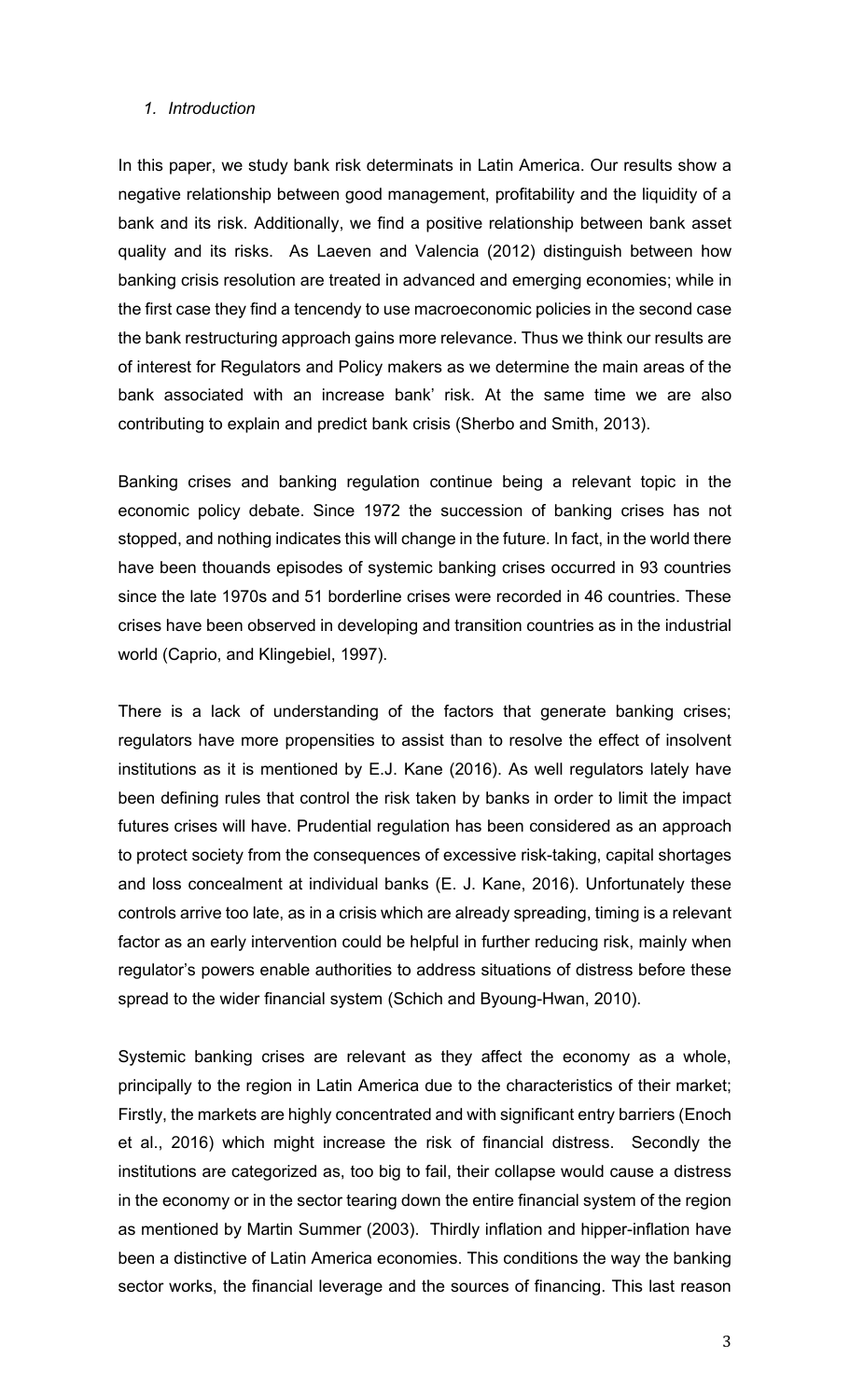has gained some relevance due to the current chaging global political and economic scenario: the interest rates back in a rising trend in the developed economies, and Latin America (LATAM) has a special pressure due to financial risks and market volatility (Enoch et al. 2016). Also protectionist movements as the ones we are seeing in US or an inverse in the risk aversion of the investors, consequence of the tightening of financial conditions on international markets (Banco de España, 2017).

### *2. Literature review and research hypotheses*

Across the literature there are differing methodologies to study the determinants and leading indicators of banking crises;

Firstly, there are authors who more closely analyze the real sector and macroeconomic shocks. For instance, Eichengreen and Rose (1998) highlight that the examples of banking crises in emerging markets are related to four factors: Macroeconomic volatility (e.g.: large relative price changes, trade fluctuations, interest rate and capitals flows changes), connected lending, government involvement and the failure of prudential regulation. Kaminsky et al. (1999) focus on the links of banking crisis examining variables which affect negatively the bank risk as; currency crashes (measured by an aggravated in the interest rate), balance-ofpayment crises (analyzed by the slow down in economic growth) and weak and deteriorating economic fundamentals

Secondly, some other authors also look into banking sector variables as Elsinger, Lehar, and Summer (2006) who develop a framework based in aggregated variables of the banking system and macroeconomic risk factors on banks. In fact for these authors the sources of systemic risk within the banking sector are positively connected to: the level of correlation of the bank´s portfolio exposures, the high bankruptcy costs and the ineffective crisis resolution strategies. On the contrary they also show how a lender of last resort can reduce the risk stopping the contagious defaults. Additionally Altunbas et al., (2007) show that the level of capital of the banks seems to be positively correlated with the bank´s risk level. Other authors as Demirgüç-Kunt et al. (2018) verify that a weak institutional environment is not the unique justification behind banking sector problems. In fact, these authors find evidence that the bank capital is associated with a reduction in the systemic risk being able to overcome the negative effects of a weak institutional environment. Along with this way of thinking currently different early warning systems are combining variables at a macro and micro (individual institution) level. Indeed Lang and Schmidt (2016) find pertinent to include in their system bank´s assets and demand deposits as banking risk vulnerability indicators. Similarly Oet et al. (2011) include variables at bank and macro level with the objective to identify imbalances that can be associated with bubbles which explain financial stress (e.g.: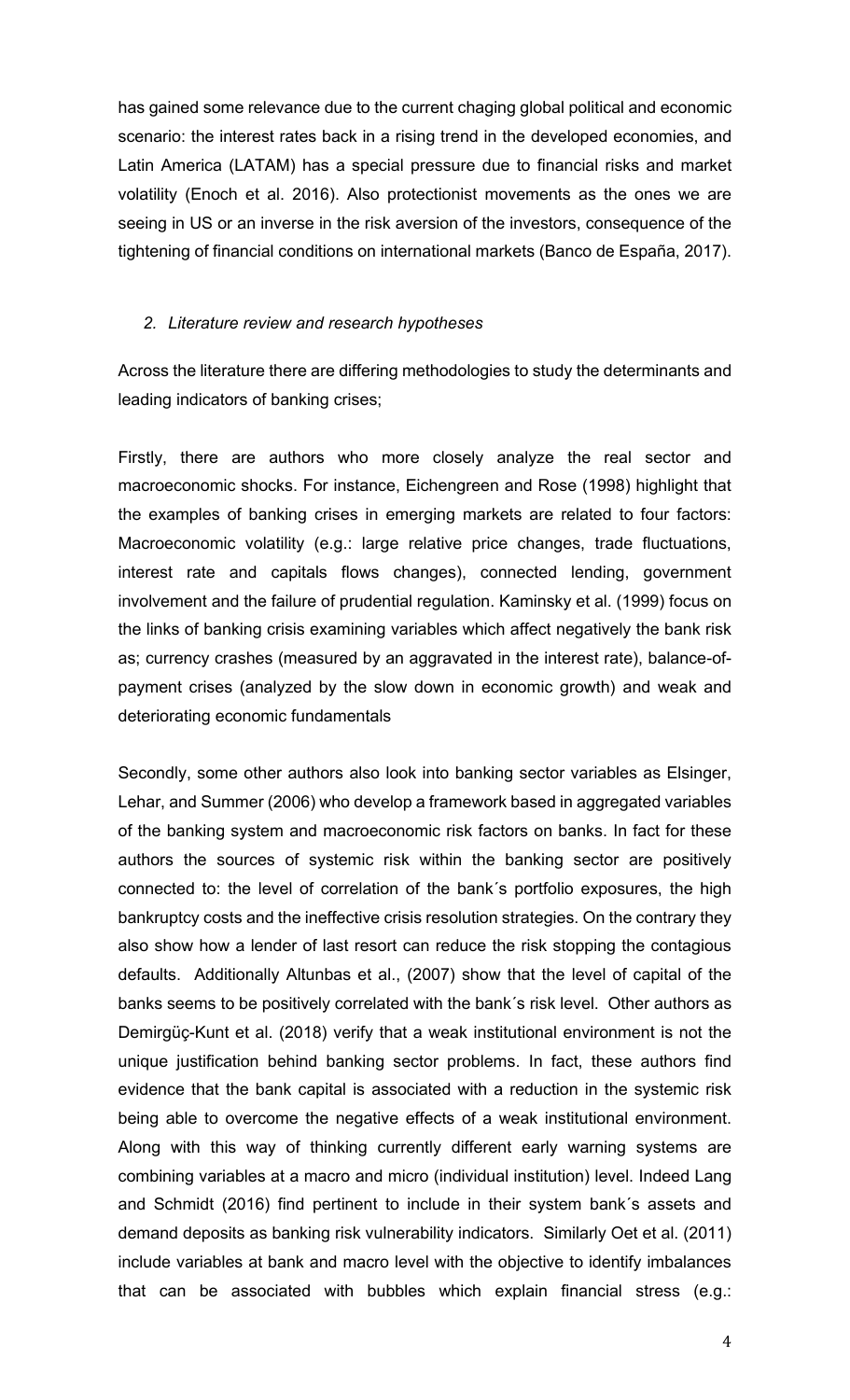Securitzation, Fx concentration, bank capital at risk, Economic value of loan portfolio, Leverage, GDP, Property, investments, Leverage, Interest rate, Credit to GDP, Solvency and Credit). This holistic approach is observed in the latest publications of several central banks about their early warning systems (e.g. Borio et al. 2018; Ito et al. 2013; Nyman et al. 2018). In our study we follow this approach in the variable selection and we focus in the categories: Regulatory, Macroeconomic and Banking level.

In the 80´s USA supervisors introduced the CAMEL rating for on-site examinations of banking institution. This system allows the supervisors to gather information in a systematic way that will result in the evaluation of bank financial conditions (Federal Reserve, 1999). CAMEL rating is a uniform rating system, which covers five categories of the bank general conditions to be examined (Capital, Asset Quality, Management, Earnings and Liquidity) (Federal Reserve, 2013; Stackhouse, 2018). Within each category or component there is a rating system from 1 to 5 to measure the level of impact this risk component can have in the bank: 1 represents the highest rating and the lowest level of supervisor concerns, while 5 represents most critically deficient level of performance and therefore the highest degree of supervisory concern.

This rating, known by the acronym CAMEL, has been extensively used in the literature (e.g.: Chiaramonte et al., 2015; Stiroh and Rumble, 2006; Mäkinen and Solanko, 2017). Moreover, several Early-Warning Systems developed by intenational banking supervisors are using this system to classify the variables in the model (e.g. Lang et al. 2018 and Nyman et al. 2018).

# *2.1Capital (adequacy):*

Capital determines the robustness of financial institutions to withstand shocks to their balance sheet sandhow leverage emphasized the propagating distress across financial institutions (Gelos, 2015). In particular, Klomp et al. (2014) and Karels (1989) find a negative significant correlation between capital adequacy ratio and risk. Usually capital is measured through leverage proxies (e.g. Lopez, 1999; Stackhouse 2018; Bornemann et al, 2017).

*Hypothesis 1: There is a negative relationship between the capital adequacy of a bank and its risk.*

# *2.2Asset (Quality):*

According to the Federal Deposit Insurance Corporation, asset quality measures "the quantity of existing and potential credit risk associated with the loan portfolio, other real estate own and other assets, as well as off-balance sheet transactions." (Federal Deposit Insurance Corporation, 2019). This category can also be affected by the market value of the assets and other risks as reputational, compliance or strategic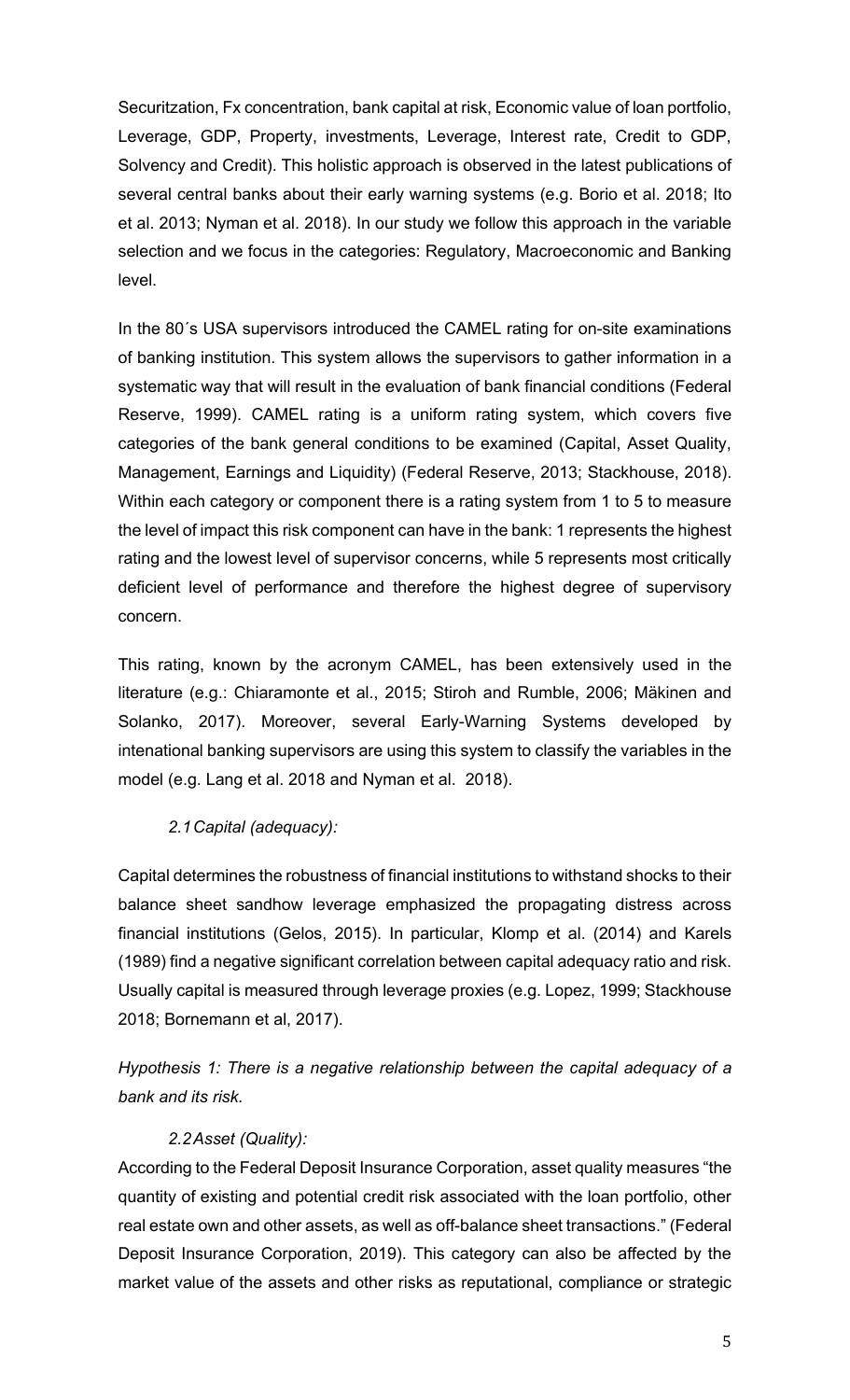risk, which could affect the assets valuation as mentioned by Rono and Traore (2018). There is a broad consensus concerning the existence of an inverse relationship between asset quality and bank risk (Agrestietal, 2008). In the literature we can find different measures of asset quality as for example: non-performing loans to total gross loans, sectoral distribution of loans to total loans, the higher share of non-performing assets to total assets and the share of loan loss provisions to total average loans (Betz et al., 2013).

# *Hypothesis 2: There is a negative relationship between the asset quality of a banks and its risk.*

# *2.3Management (quality/capability):*

Management measures the performance of individuals in leadership roles at a bank. Regulators expect a bank to operate in a safe and sound manner promoting a culture of compliance (Stackhouse, 2018). Management is proxied in the literature by the cost to income ratio, earnings, interest margin, the natural logarithm of total assets and efficiency among others (Petropoulos et al., 2017, Demsetz and Strahan, 1997, and Stiroh and Rumble, 2006).

*Hypothesis 3: There is a negative relationship between good management and bank risk.*

# *2.4Earnings:*

Earnings and profitability indicators are used to assess the financial health and monitor the efficiency of bank resources (Agresti et al., 2008). Banks that lose money over significant periods of time will not remain in business and banks, like other firms, will not stay in business if they are not profitable (Stackhouse, 2018). The common metrics to monitor this category are the return on asset, the return on equity (e.g. Altunbas, et al. 2007; C-C Lee et al., 2013) and the income generated measured by the ratiosnet interest margin, the interest margin to gross income, and non-interest expenses to gross income (e.g. Agresti et al., 2008; Petropoulos et al., 2017).

*Hypothesis 4: There is a negative relationship between bank profitability and its risk.*

# *2.5Liquidity:*

Liquidity is related to the fundamental mission of a bank, to redistribute deposits and other liabilities into loans. As the maturity of deposits and loans can differ, the bank need to manage its liquidity by being able to meet deposits outflows at the same time satisfy the loans demand (Stackhouse, 2018). Different authors measure the liquidity through by comparing the loans to the different type asets as for example: loans to customer deposit, loans to total assets, volatile liabilities (Petropoulos et al., 2017; Köhler, 2012). Furthermore, Vazquez and Federico (2012) look at liquidity coverage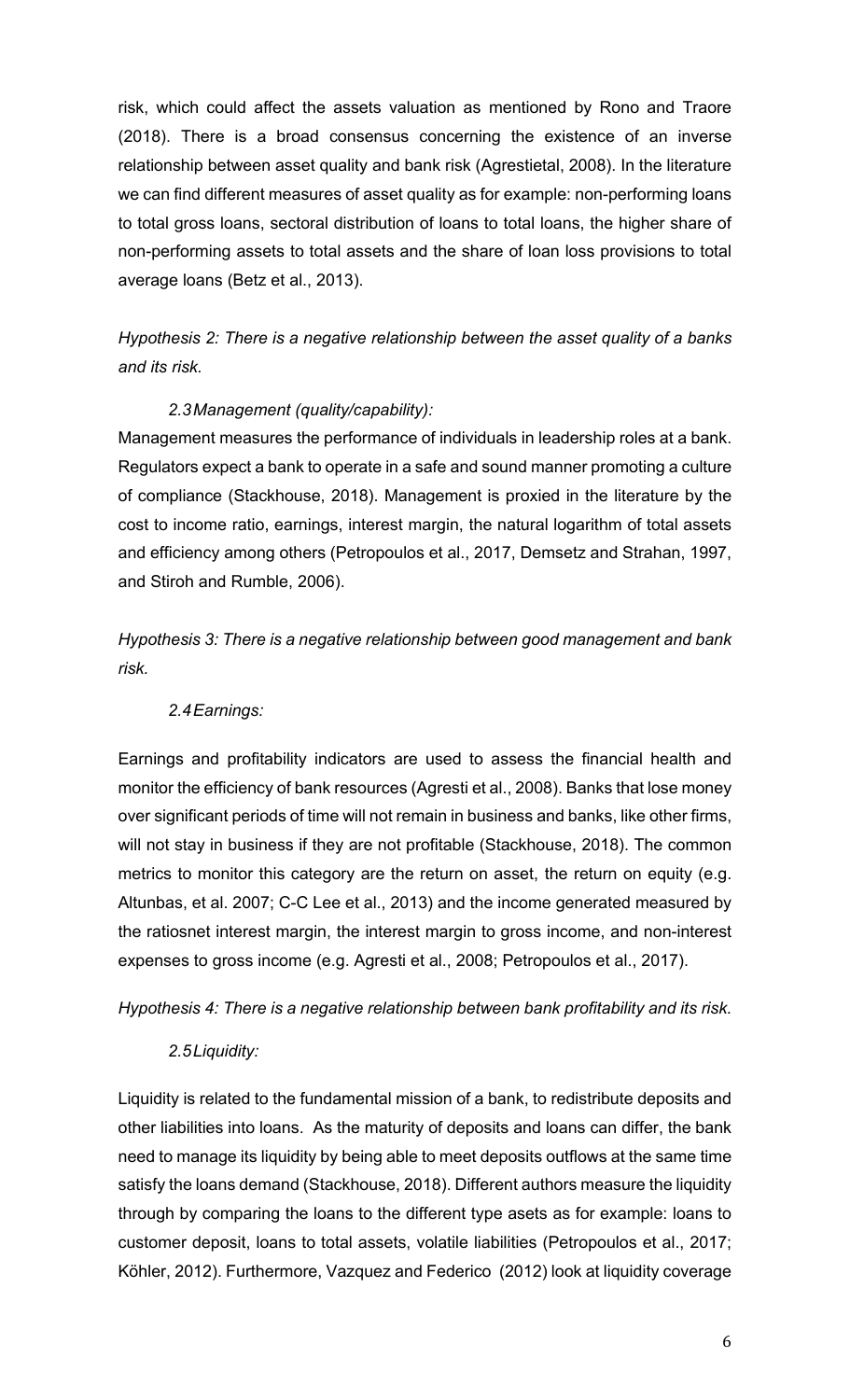ratio to show the relationship between bank´s dependence on short-term funding to finance the expansion of their balance sheet and their risk. Additionally, V Greuning et al. (2009) determine the liquidity risk of a bank is related to the bank´s dependence to a limited sources funding source.

*Hypothesis 5: There is a negative relationship between the liquidity of a bank and its risk.*

# *3.7 Data and methodological aspects*

# *3.1. Sample:*

We chose banks based on the availability of data from the Bankscope database maintained by Bureau Van Dijk. To minimize any incoherence and possible bias related to the bank business idiosyncrasies, we have selected only commercial banks in our sample. Moreover, to limit selection bias we have included in the sample banks that ceased their activities and others that might have changed the name due to acquisition and further structural changes.

The period range we cover is from 1999 to 2013. Including crisis of Argentina from 2001 to 2003 and Uruguay from 2002 to 2005. The countries selected are the sovereign states categorized as Latin America (see Tabla 1). Nevertheless, four countries cannot be included as there was no information about their banks (Cuba, El Salvador, Haiti and Nicaragua).

Entities with abnormal ratios or extreme values are eliminated from the sample as outliers. The criteria used to the lower limit is to remove observations which are below  $Q^1$ 1 – 1,5<sup>\*</sup> IQD<sup>2</sup>. To calculate the upper bound the formula followed is Q3 + 1,5\* IQD.

# *INSERT TABLE 1 ABOUT HERE*

<u>.</u>

<sup>1</sup> Quartile

<sup>2</sup> Inter Quartile Distance Q1- Q3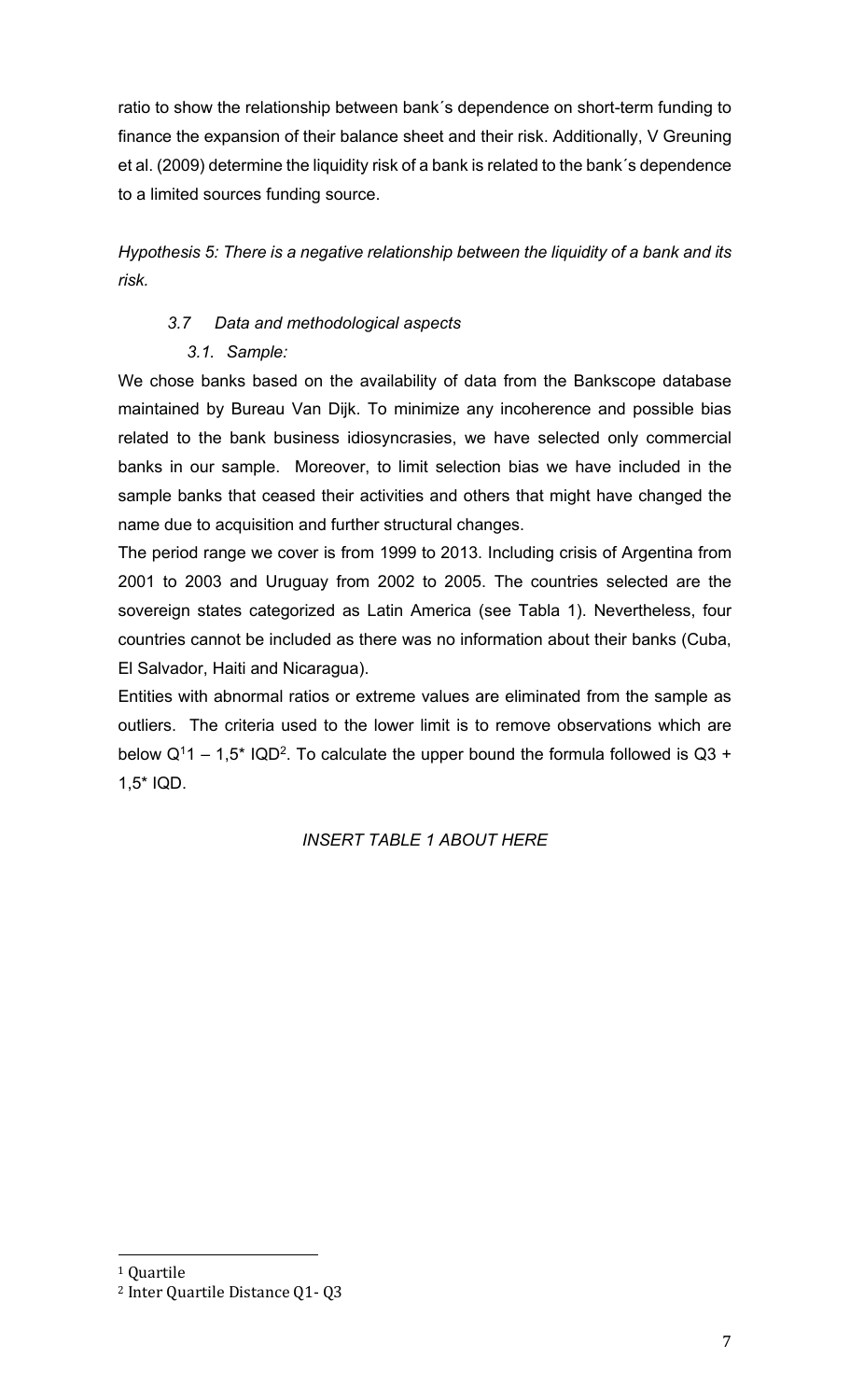#### *3.2. Business model classification:*

We use the BIS Bank business models classification (Roengpitya et al., 2014) to select only retail- commercial banks. The Classification and selection of retailcommercial banks is based in the following variables:

i.Growth of Gross Loans to growth of total assets, ii. Deposits to total assets, iii. Interbank Assets/ Interbank liabilities to total assets, iv. Stable funding to total assets vs. Trading to total assets vi. Wholesale debt to total assets

All banks from the sample need to fulfill specific conditions to be classified as "commercial". The prerequisites of commercial banks are from business models profiles presented by Roengpitya R, et al. (2014); To start with, the ratio of Growth of Gross Loans to growth of total assets has to be larger than the Gross loans of the Trading Banks equals to 26%. Secondly we look at the ratio deposits to total assets, which need to be larger than the ratio Deposits to total assets of the Trading Banks (38%). The third requirement covers the proportion of Interbank Assets to total assets divided by Interbank liabilities to total assets of the banks which has to be lower to Interbank lending to total assets divided by interbank borrowing to total assets of Trading banks (equals 14 %.) The forth condition is that the Stable funding to total assets ratio for commercial banks needs to be higher than the Stable funding ratio of Trading banks in equal to 48 % as in Roengpitya R, et al. (2014). The last condition is that the relationship between Trading to total assets for the commercial banks has to be lower than for the Trading banks at an 18%.

#### *3.3. Variables*

Dependent variables:

The Z-score is our primary measurement for levels of individual´s banks risk taking. Our risk proxy the Z-Score ratio (*Z-score*) measures the distance to default of a bank from an accounting point of view, as the inputs to the calculation are the return on assets and the volatility of the return. The higher the Z-score ratio, the more distance to default and consequently the less risk; whereasthe closer to zero, the more risk and more probability of default. Z-score is indirectly proportional to the risk taken by the banks.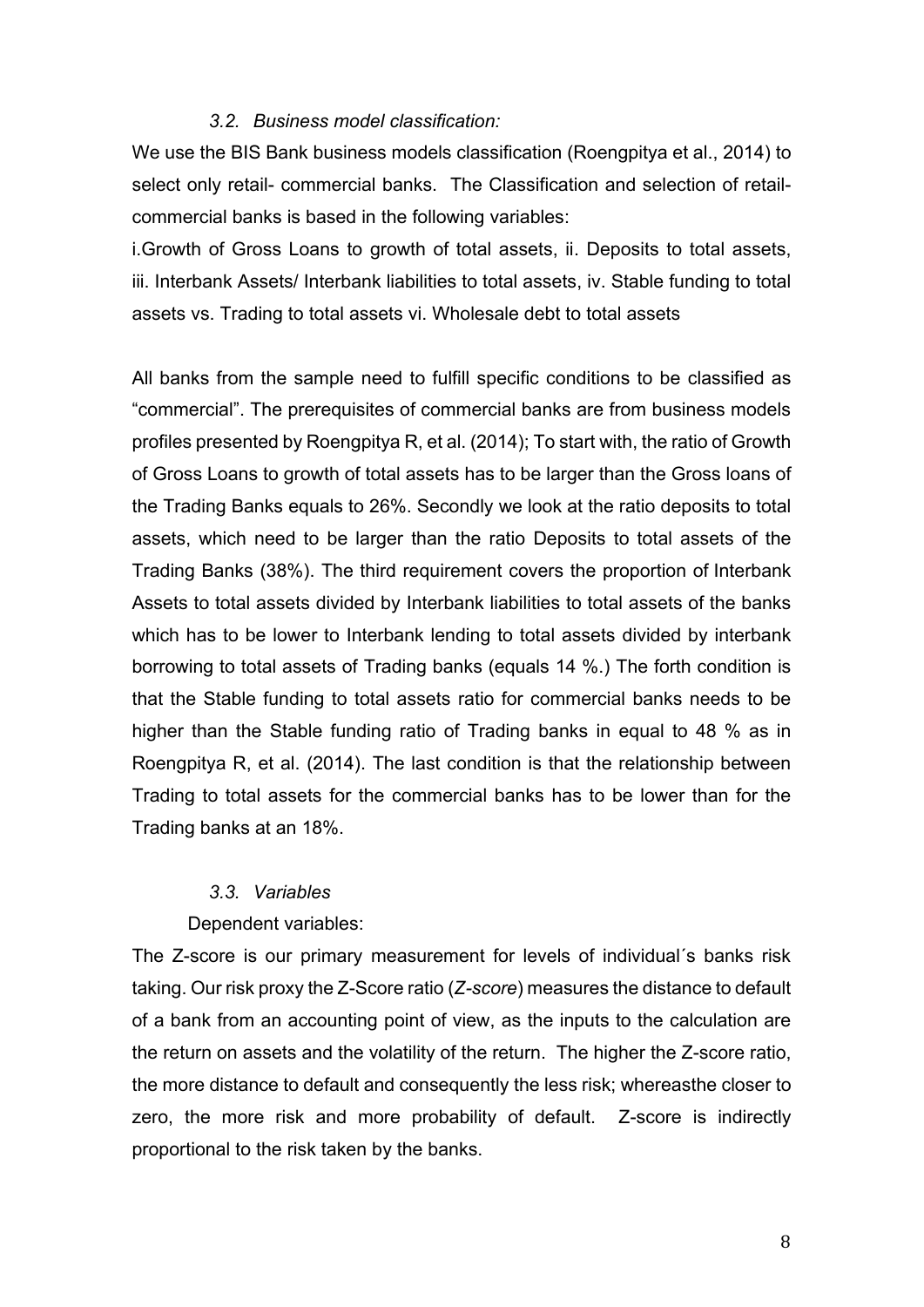It is common practice in the literature to use Z-score as a financial tool to measure risk (Maudos, 2017; Uhde and Heimeshoff 2009; Kumar and Ravi, 2007). Recently Sherbo and Smith (2013) analyse the Z-score on the financial crisis period (from December 2007 to June 2009) proving confidence of the risk measurement with a 99% of confidence

We calculate the Z-score as follows:

$$
Z-score \, i, t = \frac{ROAA \, i, t + ETA \, i, t}{\sigma (ROAA) \, i, t}
$$

Where ROAA<sub>i</sub>, t represents the return on average assets of a bank I in year t, ETAi,t denotes the ratio of equity to total assets and  $\sigma$ (ROAA) it is the standard deviation of the return on total average assets.

Since the Z-score is highly skewed, we use the natural logarithm of the Z-score, following Laeven and Levine (2009) and Liu, Molyneux&Wilson, (2013). Schaeck and Cihk (2007) prove that the frame to calculate the Z-score in their sample do not affect the results and Yi (2012) computes a Z-score with two consecutive periods. Thus we adjusted the Z-score calculation to two consecutive years rolling window in order to increase the number of observations.

To control for the robustness of the results in our study we use an alternative proxy for risk taking: Loan loss reserves to gross loans (*LLR/GL*), which measures the credit risk one of the main variables that affect the bank performance (e.g. Specific Credit Risk Adjustments of EBA, 2016). The propensity to increase the loan loss reserves indicates a deteriorating of the balance sheet asset as it means the banks expect loses in the loans portfolio (MacDonald et al., 2014). The ratio *LLR/GL* is used in the literature as a proxy of credit risk. The authors Bikker, Metzemakers, (2005) and Borio et al. (2002) describe how risk is build up during economic booms. In contrast, provisioning can be seen as a countercyclical outcome of the earnings effect. C. -C. Lee et al. (2013) in their analysis of the risk in the Asian banking system use this variable as a proxy for risk.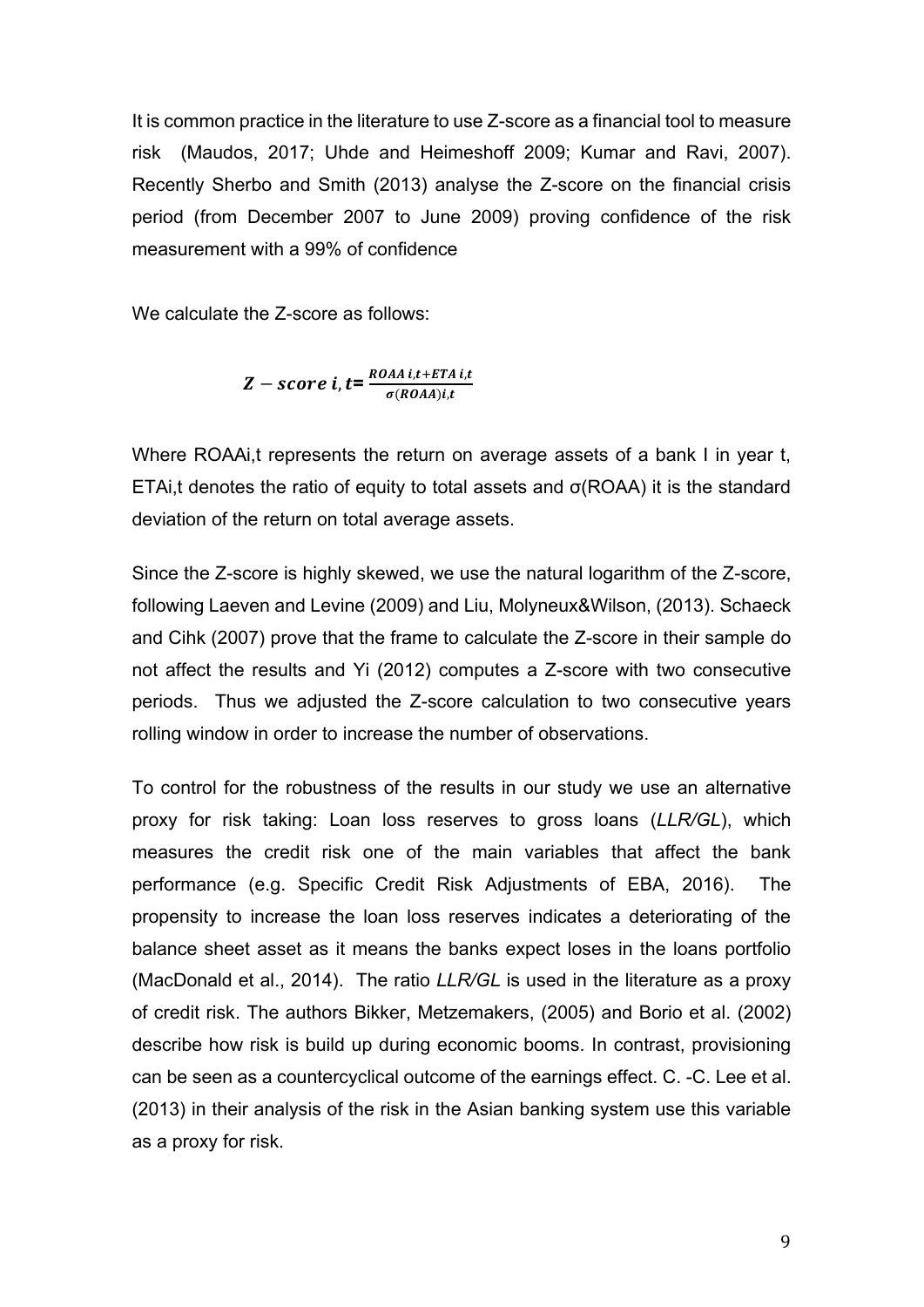Demirguç-Kunt and Detragiache (1998) study how shocks that affect negatively the economic performance of banks' borrowers are correlated with systemic banking crises. In fact, an increase in non-performing loans could deterioriate the banks' balance if the rate of return on banks assets falls short of the rate that must be paid to the liabilities, indirectly related to the economy interest rate.

#### *3.4. Explanatory variables*

In Table 2 we can observe the different proxies within each category of variables. We use as proxy for Capital adequacy the ratio Equity to total assets ratio (*E/TA*). Following a diminution in equity, with constant total assets, the proportion of debt of a bank will increase causing higher leverage and increasing the risk-taking as described by Vazquez and Federico (2012). Similarly Uhde and Heimeshoff (2009) and Chortareas et al. (2011) use *E/TA* as a proxy for credit risk.

Net loan to total assets (*NL/TA*) is the proxy for asset quality. This ratio is used in the literature to analyze the negative relationship between risk and the asset efficiency allocation (Altunbas et al., 2007). Similarly, from a regulatory point of view the Federal Deposit Insurance Corporation in the definition of Asset Quality states how Loans typically comprise a majority of a bank's assets and carry the greatest amount of risk to their capital in the same way (Petropoulos et al., 2017).

We proxy management quality by the ratios; Cost to income (*CostI*), Growth of gross loans (*GroTL*) and Total Assets (*TA*). Betz et al.(2013) use the first proxy in their analysis to predict banking distress, also Baselga-Pascual et al. (2015) show that less efficient banks may be tempted to take on higher risks to compensate for the lost returns. Additionally, countries with high *CostI* ratios are less efficient and the level of risk is related to the level of efficiency or capital Chortareas et al. (2011). Furthermore, Petropoulos et al. (2017) consider the *CostI* ratio represents Management quality as this ratio is expected to reduce the probability of bank failure. Regarding *GroTL*, the authors Altunbas, et al. (2007) analyze how a rapid *GroTL* may increase risk and impact adversely on capital and bank efficiency. *TA* are considered as the literature states that larger Banks are associated with less risk as they have more potential to diversify the sources of income Demsetz and Strahan (1997) and Stiroh and Rumble, (2006).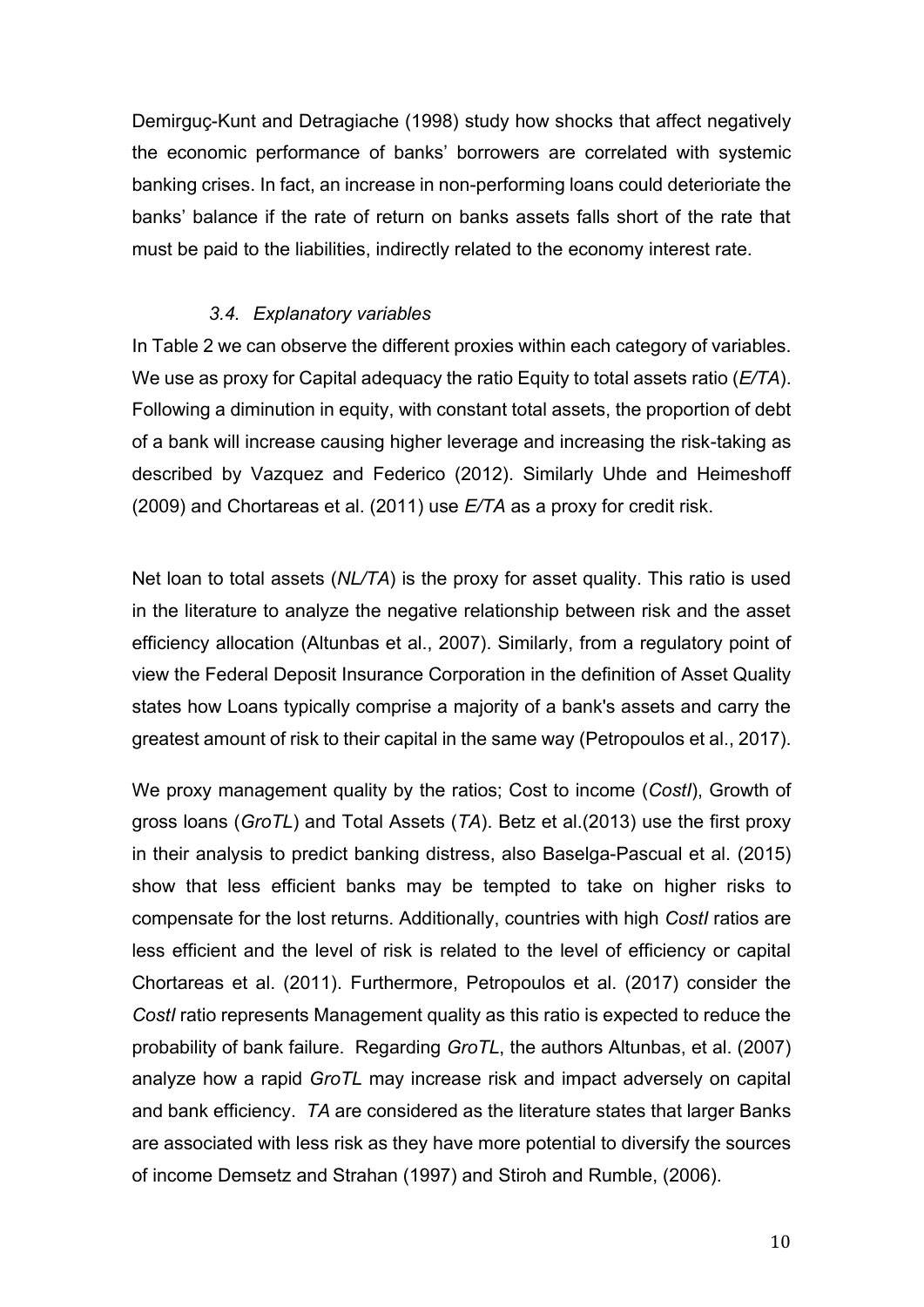To measure the category Earnings we consider the variables Return on Equity (*ROAE*) and return on assets (*ROAA*). These ratios measure the profitability of the bank through the cost of capital. An increase in competition could drive to a more expansive cost of capital that could encourage risk taking Altunbas et al. (2007) and C-C Lee et al. (2013). Also ROAA is an indicator of a bank's competitive position in banking markets, which is related to the bank risk profile and the ability to have cash or highly liquid assets against short-term problems. Banks need stable and increasing profits, which force them to manage risk, capital and profitability to develop a business that augment capital resources over time Greuning et al. (2009).

In regards to liquidity we observer different variables that are used in the literature as a measure of the liquidity; Authors as Bogdan et al. (2015) or Vazquez and Federico (2012) use the ratio Loans to customer deposits (*L/CD*) to measure the bank liquidity and prove the dependence of banks on short-term funding to finance the expansion of their balance sheets in the run-up to the crisis. Another methodology to measure liquidity is the ratio Liquid Assets to Deposits and shortterm Funding (*LA/STF*) (e,g. Köhler,2012; Greuning et al. 2009) and the Net Loans to Deposit & Short-Term Funding.

#### *3.5. Control variables*

The differences between the countries in their economic, political and regulatory framework justify controlling the macroeconomic and regulatory variables in this analysis.

At first to consider the Macroeconomic variables will help to measure the business cycles and the economic breaks as they differ across the countries in the sample. This approach to the investigation tries to capture an holistic view of the banking crises considering macro and bank specific variables in line with the research by Lund-Jensen (2012) who found that the level of systemic risk depends on several risk factors: credit-to-GDP growth, changes in bank lending premium, equity price growth, increasing interconnectedness in the financial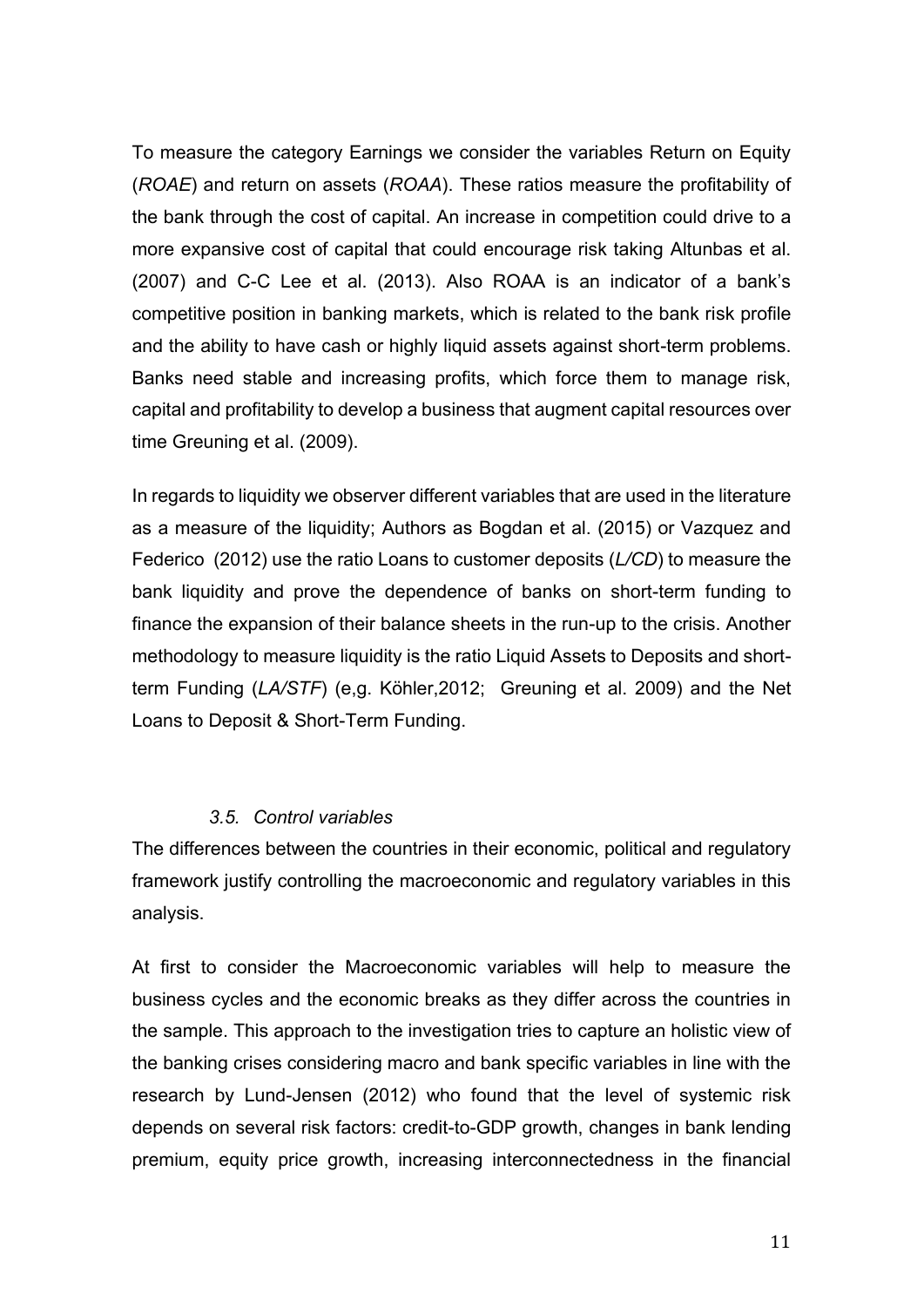sector and real effective exchange rate appreciation. Comparably Demirgüc-Kunt and Detragiache (1998) in their analysis of the early warning signs of banking crisis found the impact that macroeconomic factors have and that crisis tend to emerge in a scenario of weak macroeconomic conditions; low growth, high inflation, high real interest rates, a vulnerable balance of payments, explicit deposit insurance and weak law enforcement.

Table 2

Moreover Reinhart and Rogoff (2013) conclude that the there is a correlation between peaks in the current account balance and new defaults on sovereign debt, this is the reason why we control for Current account (*CurrAcc*). Similarly, Laeven and Valencia (2008) proved most banking crises occur in countries with large current account deficits, while Kauko (2012) found out that credit growth when combined with current account deficits contributed to vulnerabilities in the banking system.

Domestic credit to private sector (*DCPS*) plays an economically and statistically significant role in predicting subsequent crises. Obstfeld (2012), Gourinchas and Obstfeld (2012) conclude that across all types of crisis, the domestic credit to output was identified as one variable with an important role.

GDP growth % (*GDPgrowth*) is a variable considered for most model specifications, irrespective of the geographic location of the banking crisis. Davis, Karim and Liadze (2011) indicate that crisis occur in period where the GDP growth rate is low, the interest rates, inflation and fiscal deficits high. This idea is reinforced by Demirgüc-Kunt and Detragiache (2005) who prove that economic growth can be used as a predictor for crises, as in most cases the GDP growth rate has slows down immediately before a crises.

Dooley (1997) analyses how crises in Latin America were generally preceded by a foreign large speculative capital inflow, which do not necessarily follow interest rate differentials across currencies. The fiscal shocks can create destabilizing increases in domestic interest rates; these will translate to the inflation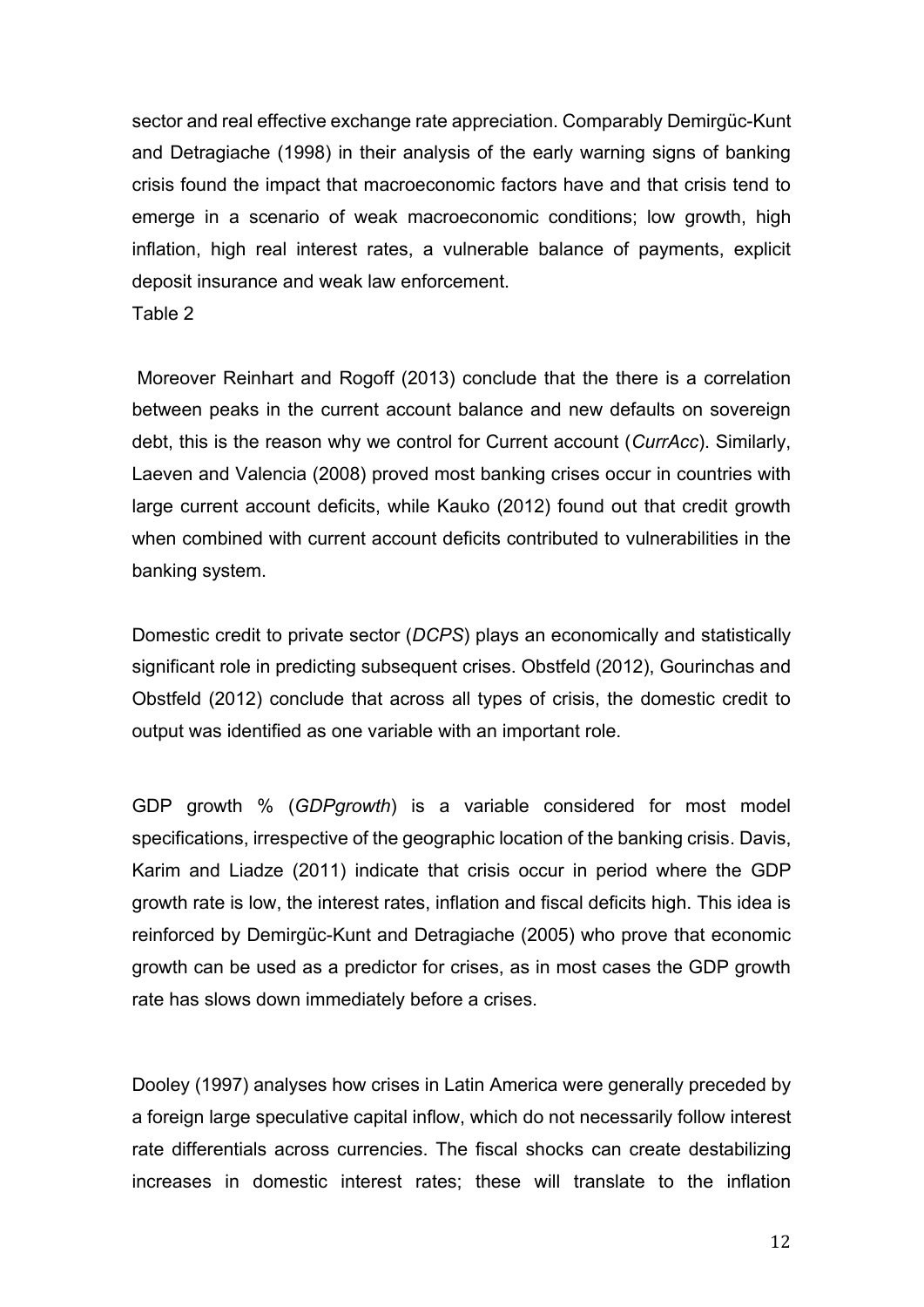expectations and distort the deposit domestic demand (Gavin and Hausmann, 1998). Additionally, in a context use to high interest rate, a reduction of them could induce the banks to lower their lending standards in a search of better yield (European Systemic Risk Board, 2016a). Therefore we control if the interest rate (*Int*) in the period studied across the different countries seem to have an explanatory power to explain the risk assumed by the banks.

The authors Demirgüç-Kunt and Detragiache (1998) in their conclusions of how weak macroeconomic conditions affect the systemic banking crises also state that high inflation can be found as one of the main justifications to have systemic banking problems. In the same way, Davis, Karim and Liadze (2011) examine how in the case of Latin America excessive inflation (above 30%) doubles the chances of a systemic banking crisis as opposition to other regions in the world. Finally, Lo Duca and Peltonen (2013) consider the inflation as one of the relevant variables to address country-specific macro financial indicators in the case of emerging economies. We, therefore control for Inflation % (*Infl*) in our multivariate analysis.

We further control for Unemployment rate % (*Unemp*), which is related to bank asset quality in previous literature (Bofondi and Ropele, 2011). Higher unemployment rate may affect the bank risk associated to lending (Hancock and Wilcox, 1994).

Finally, we have selected four indicators from the World Bank database on Bank Regulation and Supervision developed by Barth, Caprio, and Levine (2004) to control for Regulation differences across Latin American countries in our empirical specification, as the literature suggests that these indicators may affect banks' risk.

The Activity restriction index (*Ares*) includes restrictions on securities, insurance, and real estate activities plus restrictions on the banks owning and controlling nonfinancial firms." (Barth, Caprio and Levine, 2004).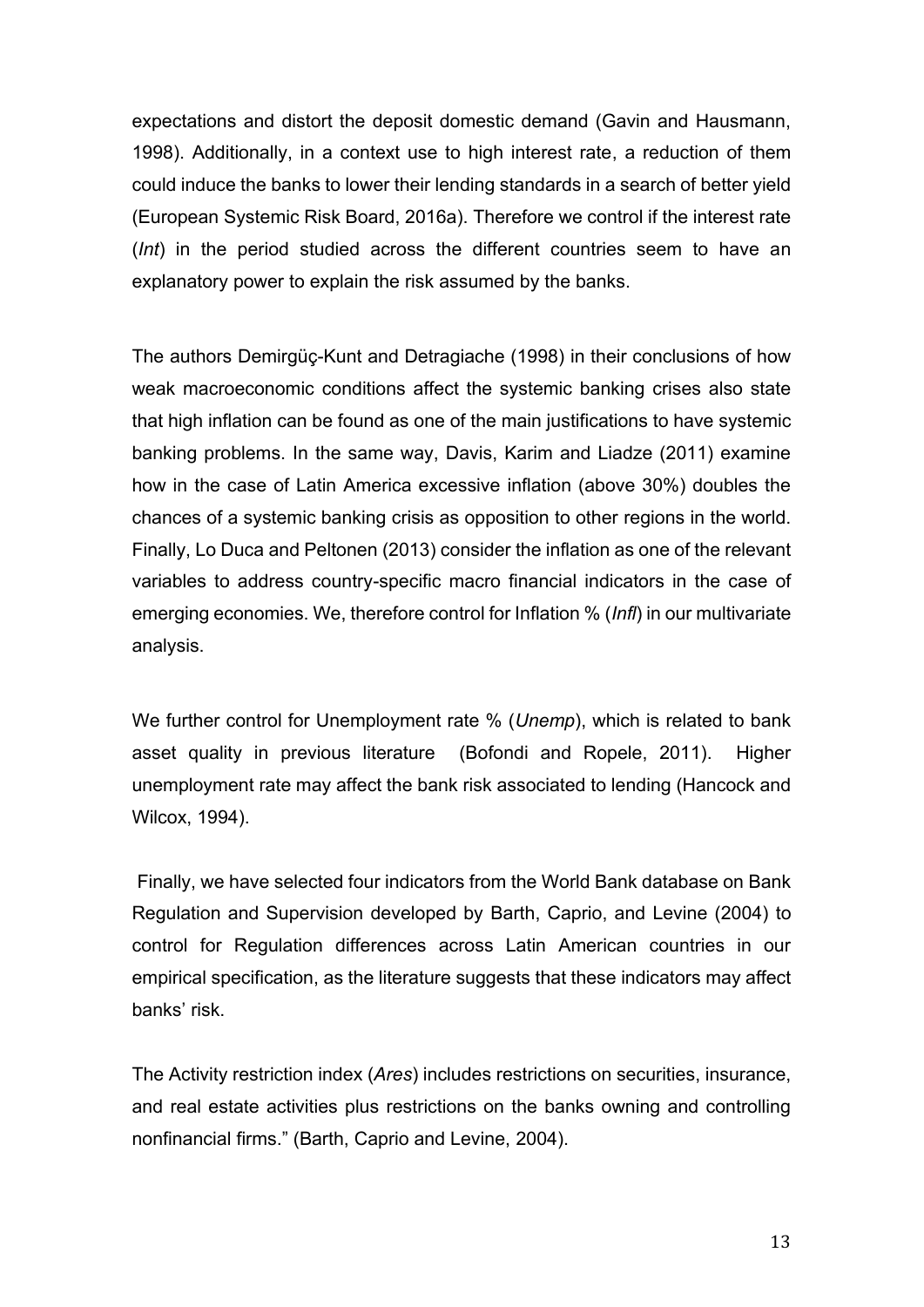Capital Stringecy (*CStr*) (Barth, Caprio and Levine, 2004) captures whether the capital requirement reflects certain risk elements and deducts certain market value losses from capital before minimum capital adequacy is determined

Official supervisory power (*OSP*) understood as Barth, Caprio and Levine (2004) is connected to whether the supervisors have the authority to take specific actions to prevent and correct problems and circumstances that can help to prevent banks from engaging in excessive risk-taking behavior and thus improve bank development, performance and stability

Private Monitoring (*PriM*) show the degree to which banks are forced by the supervisor authorities to disclose accurate information to the public and whether there are incentives to increase market discipline (Barth, Caprio and Levine 2004). The regulations, which promote and facilitate private monitoring of banks, are associated with better banking-sector outcomes.

Following Uhde and Heimeshoff (2009), we control for Industry concentration by the Herfindahl-Hirschman Index (*HHI*). In their investigation Uhde and Heimeshoff (2009), show a negative relationship between market concentration and European banks' financial robustness.

# *INSERT TABLE 2 ABOUT HERE*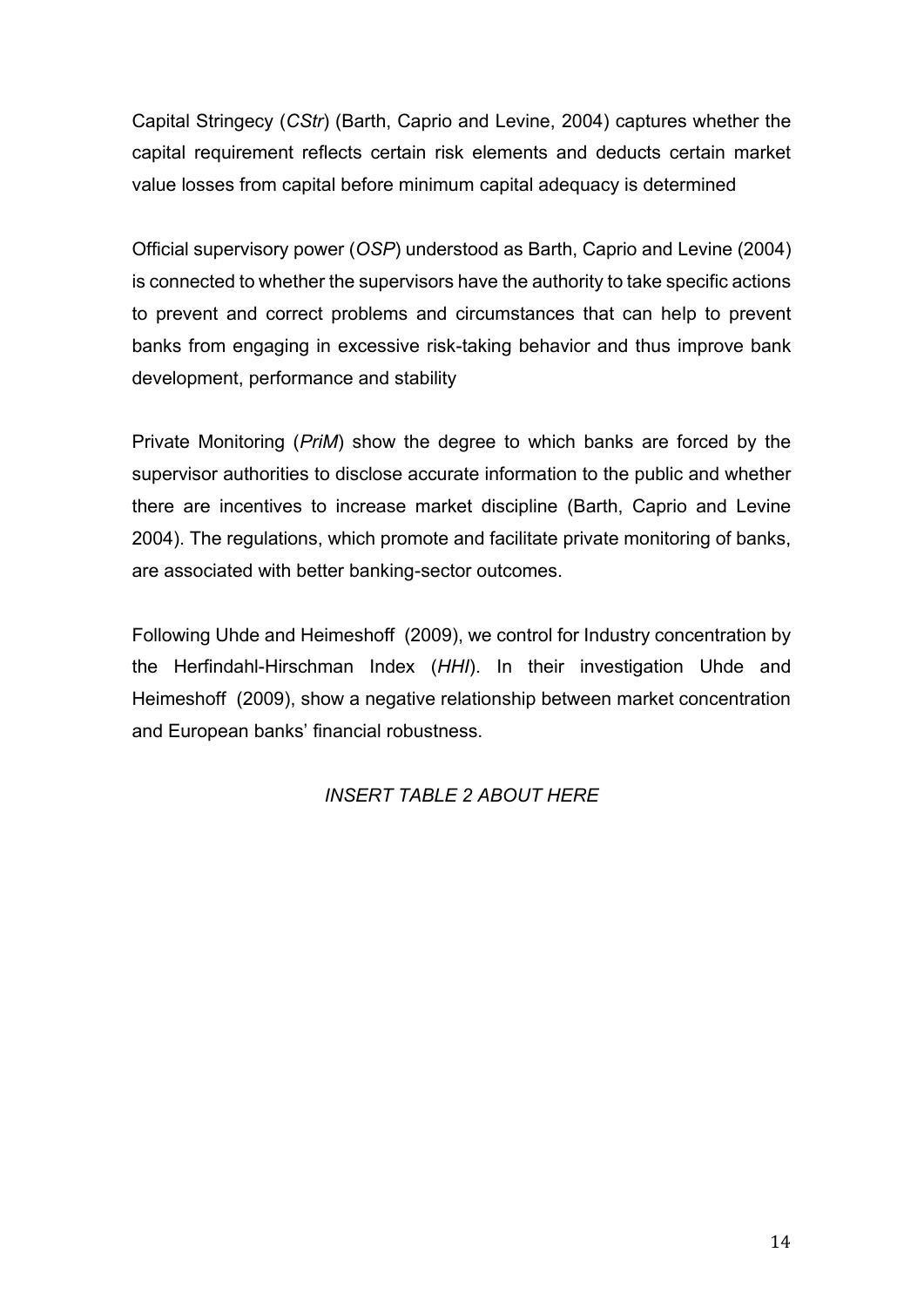#### *Methodology*

Following the authors who study macro and microanalysis of the banking risk we include different variables at the bank, macroeconomic and regulatory level.

The first analysis we undertake is a univariate analysis through the t-test, this test allows to compare the differences in averages between the banks groups (group above and below the Z-score average) and allowing to compare if the to samples sets are different across the variables.

Secondly as the bank-specific factors of bank risk can be endogenous and some other unobserved characteristics could cause correlations between the coefficients of the explanatory variables. We have chosen the GMM estimator developed by Arellano and Bover (1995) and Blundell and Bond (1998), also referred to as the system-GMM estimator which we apply in two-step estimation procedure with finite-sample corrected standard errors, as proposed by Windmeijer (2005) and L. Baselga-Pascual et al. (2015).

The system-GMM estimator addresses endogeneity by means of suitable instruments. We consider the bank-specific variables as endogenous covariates by employing lagged first differences of the bank-specific explanatory variables as instruments for the equation in levels and the lagged values of the explanatory variables in levels as instruments for the equation in differences (in line with Arellano and Bover, 1995, and Blundell and Bond, 1998). Industry concentration and macroeconomic variables are treated as strictly exogenous following the authors Delis and Staikouras (2011) and L. Baselga-Pascual et al (2015). Our baseline equation is as follows:

(1)  $Z - Score = c + \beta$ . ROAE – φ. CostI – φ.  $\frac{NL}{T_A}$  $\frac{NL}{TA}$  – ρ. HHI – υ.CurrAcc+ ∂. DCPS+ ζ. GDPgrow + σ. Int - α. Infl - Θ. Unpl

Additionally and similar to earlier studies on bank risk (e.g. Baselga-Pascual et al. 2015; Foos et al. 2009) with the objective to add some robustness to our model we apply a different technique: ordinary least squares (OLS) regression to the Z-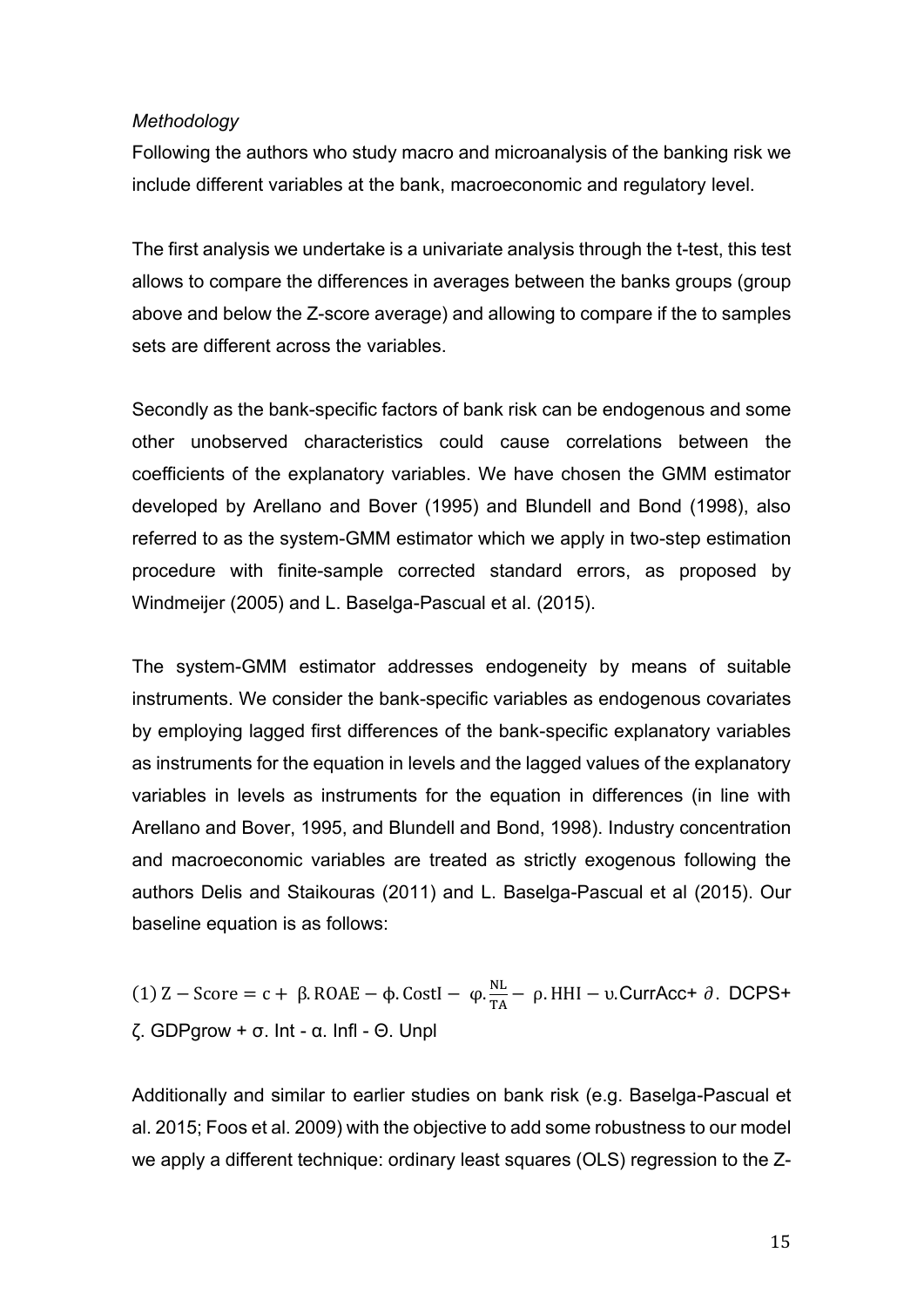score and OLS and Regression with fixed year and country to Loan loss reserves. However due to the nature and capabilities of the GMM (able to use lagged values of the dependent variable and capable to treat endogenous, bank-specific variables instrumented by their own lagged values) we will prioritize the results of this modeling above OLS.

# *4 Results*

## *4.1 Univariate test*

In the analysis t-test (see Table 3) all variables present differences between the means of the banks above and below the Z-score average. Of the differences there are the majority with statistically significance. As E/TA seems not to have statistically significance and thus we cannot confirm our hypothesis 1. Regarding asset quality the NL/TA banks with Z-score above the average hold a larger proportion of this ratio. From a Management perspective the statistically significant results are in line with our premises as Banks with Z-score above the average have lower *CostI* and GroTL and higher TA. Also in line with our hypothesis are the Earnings variables as Banks with less risk have higher ROAA and ROAE. Finally from a liquidity point of view the Banks with lower risk (and higher Z-score) seem to be holding in average a lower liquidity levels in the ratios *L/CD* and NL/STF.

Looking at the control variables most seem to have significance differences between them except for the Int.

# *INSERT TABLE 3 ABOUT HERE*

## *4.2 Multivariate results*

At Table 4 we can look at the results of the GMM and OLS to the variable Zscore.

First of all looking at the E/TA, proxy we used to measure the Capital, we observe a positive sing, which could indicate banks with less risk hold higher ratio of *E/TA*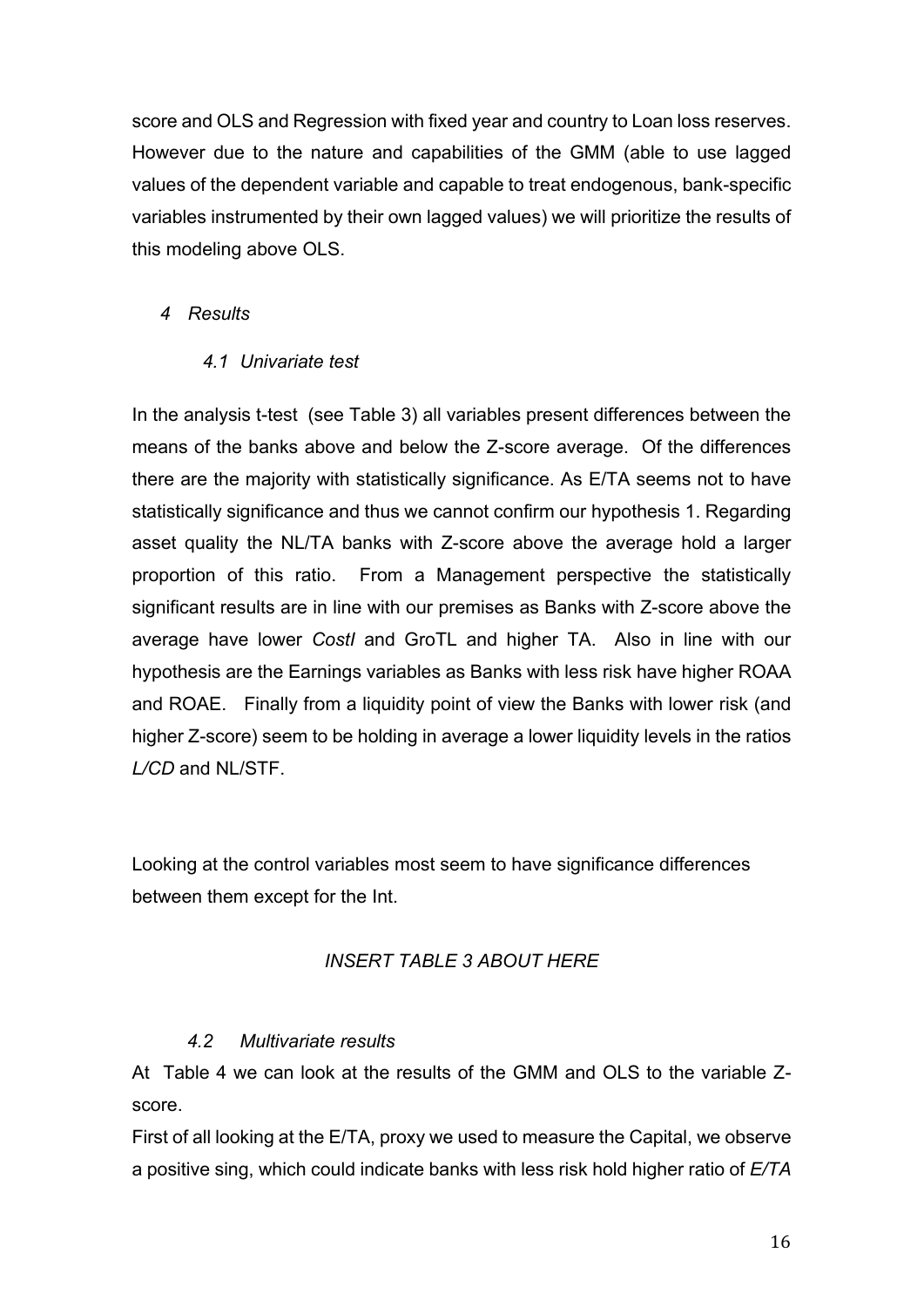as we state in hypothesis 1. However we cannot confirm our first hypothesis, as this variable does not show statistically significance.

Consecutively looking at the relationship between Net loans to *TA* with the Zscore we can see a negative correlation, which reject the hypothesis that assets quality is positively related to a lower level of risk in the banks.

We can confirm our third hypothesis, as both *CostI* and *GroTL* are positive and significantly related to the risk intake of the bank. Notwithstanding *TA* proxy states larger banks tend to hold lower risk but this result is not statistically significant.

Observing the return variables (ROAA and ROAE) as proxies of the earnings we can confirm our hypothesis 4 as the relationship between bank profitability measured by its ROAA of a banks and its risk is negative.

Finally the liquidity seems to be positively correlated to the bank risk (negatively to the Z-score value). Thus we can confirm our fifth hypothesis, as the proxy L/CD is statistically significant and positively related to the banks risk in GMM.

## *INSERT TABLE 4 ABOUT HERE*

#### *4.3 Robustness*

## *4.3.1 Alternative model (OLS) to measure bank risk:*

Examining the results of the OLS we find a consistency with the results of the GMM. Nevertheless there are two main differences; the first one is that there are more variables with statistically significant results and the second one is the fact that the control variables gain notoriety. In particular most of significant variables have a coefficient' sign in coherence with the literature regulatory variables, PriM, Infl, CurrAcc and Unemp (with the exception of CStr). In particular the concentration is positive related to the risk. Equally *Unemp* presents significant positive relationship with the level of risk assumed by the banks in the OLS applied to the Z-score, this result is covered in the literature per Bofondi and Ropele (2011) who find a positive correlation between unemployment 'rate as a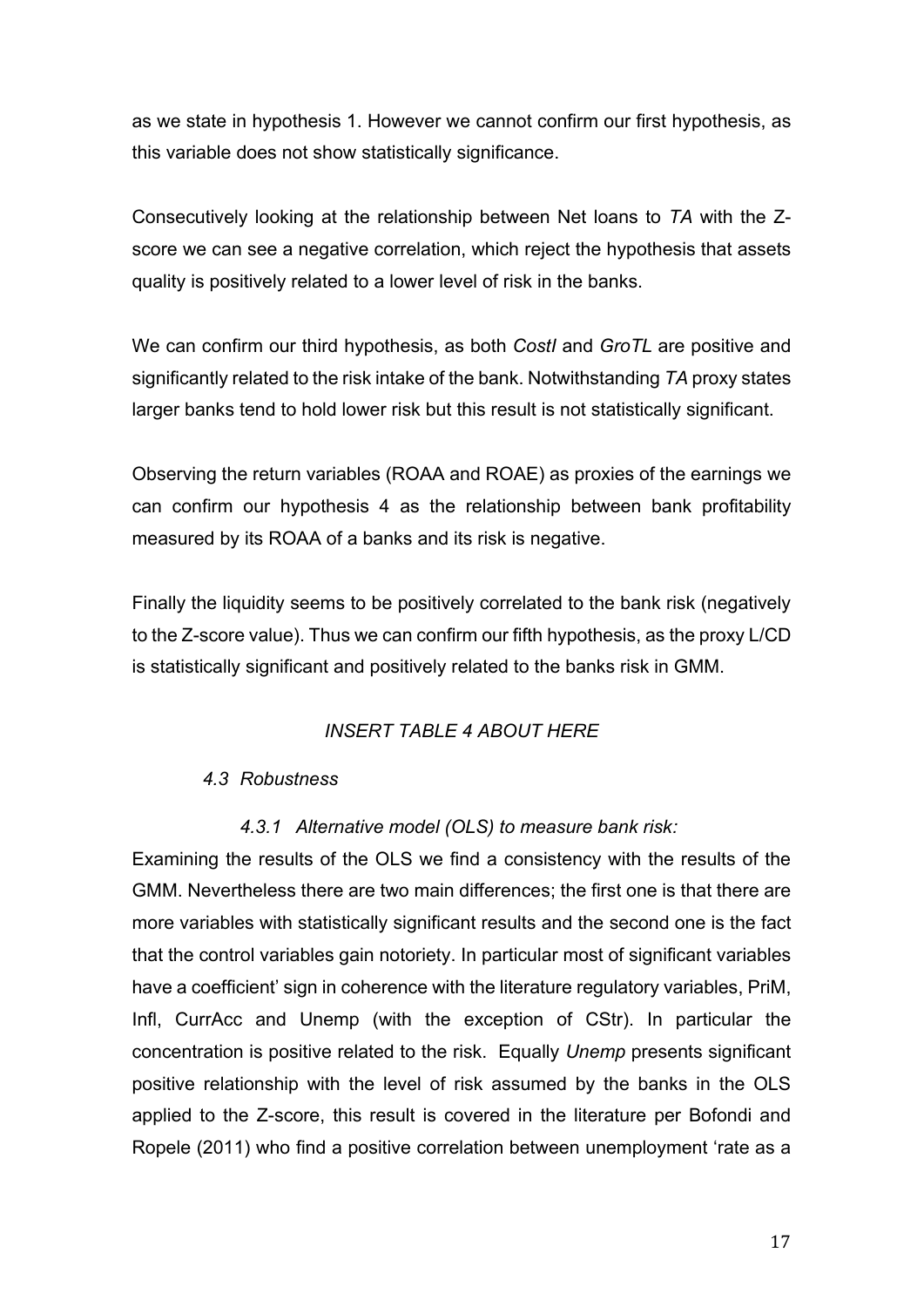predictors of bank asset quality. The authors Hancock and Wilcox (1994) mention that higher unemployment rate affect the bank risk associated to lending.

The second comment is the contradiction in the ROAA sings which seems positively correlated to the level of risk of the bank.

# *4.3.2 Alternative proxies of bank risk:*

The empirical results of the proxy LLR/GL confirm the robustness of our results as the previously discussion of the hypothesis prevails. The only notably relevance is the level of significance which seems in the case of the LLR/GL higher in the case of ROAA (99%) and *CostI* (95%). In this way the *E/TA* seems to have a negative relationship to the bank level of risk, as it was presented in the OLS calculated for the Z-score.

In models applied to *LLR/GL* (fixing year and country effects and OLS) as in the OLS applied to the Z-score, we find significance in the regulatory variables (Ares and PriM), *Infl*, *CurrAcc* and Unpl. For all mentioned variables except for the CStr the sign of the coefficient is coherent between the different models and the literature. In particular the concentration is positive related to the risk.

## *INSERT TABLE 5 ABOUT HERE*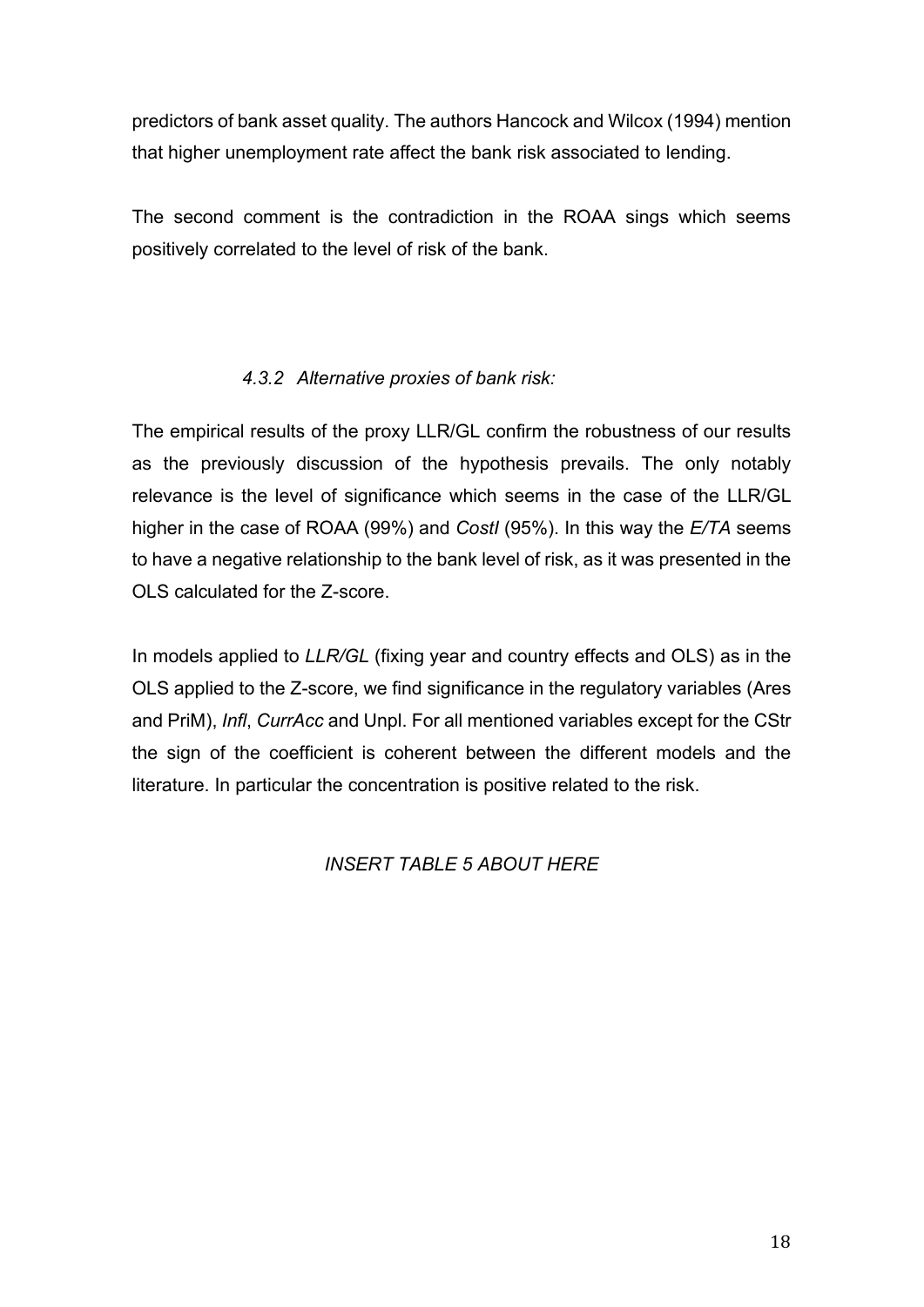## *5. Conclusions*

Financial institutions in Latin America continue to be confronted with significant challenges, related to a weak economic environment, currency devaluation and interest rate volatility that has reduced profitability and increased risk. This article empirically analyzes the factors influencing commercial bank risks in Latin America from the period 1999 to 2013 using a panel data set of 13,365 observations.

We apply the system-GMM estimator developed for dynamic panel models by Arellano and Bover (1995) and Blundell and Bond(1998), which has only recently been used in a few studies on the determinants of bank risk (e.g., Delis and Staikouras, 2011; Haq & Heaney, 2012; Louzis, Vouldis, & Metaxas, 2012). We examine the bank-specific, regulatory and macroeconomic determinants of bank risk and how they affect to the risk measured by the Z-score (Maudos, 2017; Uhde and Heimeshoff, 2009; Kumar and Ravi, 2007 and Smith 2013).

We find a negative relationship between good management, profitability and the liquidity of a bank and its risk. Notwithstanding bank's asset quality is positively related to bank risk. Our results indicate the consistency across different models.

Despite the macroeconomic effect is not statistically significant in the GMM, the effect in the OLS and Fixed effects models are in line with the literature. Nevertheless remains interesting to study in more detail the macroeconomic effects into banks' risk as Davis et all (2011) establishes that in American debt crisis of 1982 fiscal deficits, inflation and external imbalances are not captured consistently due to the pooling assumptions.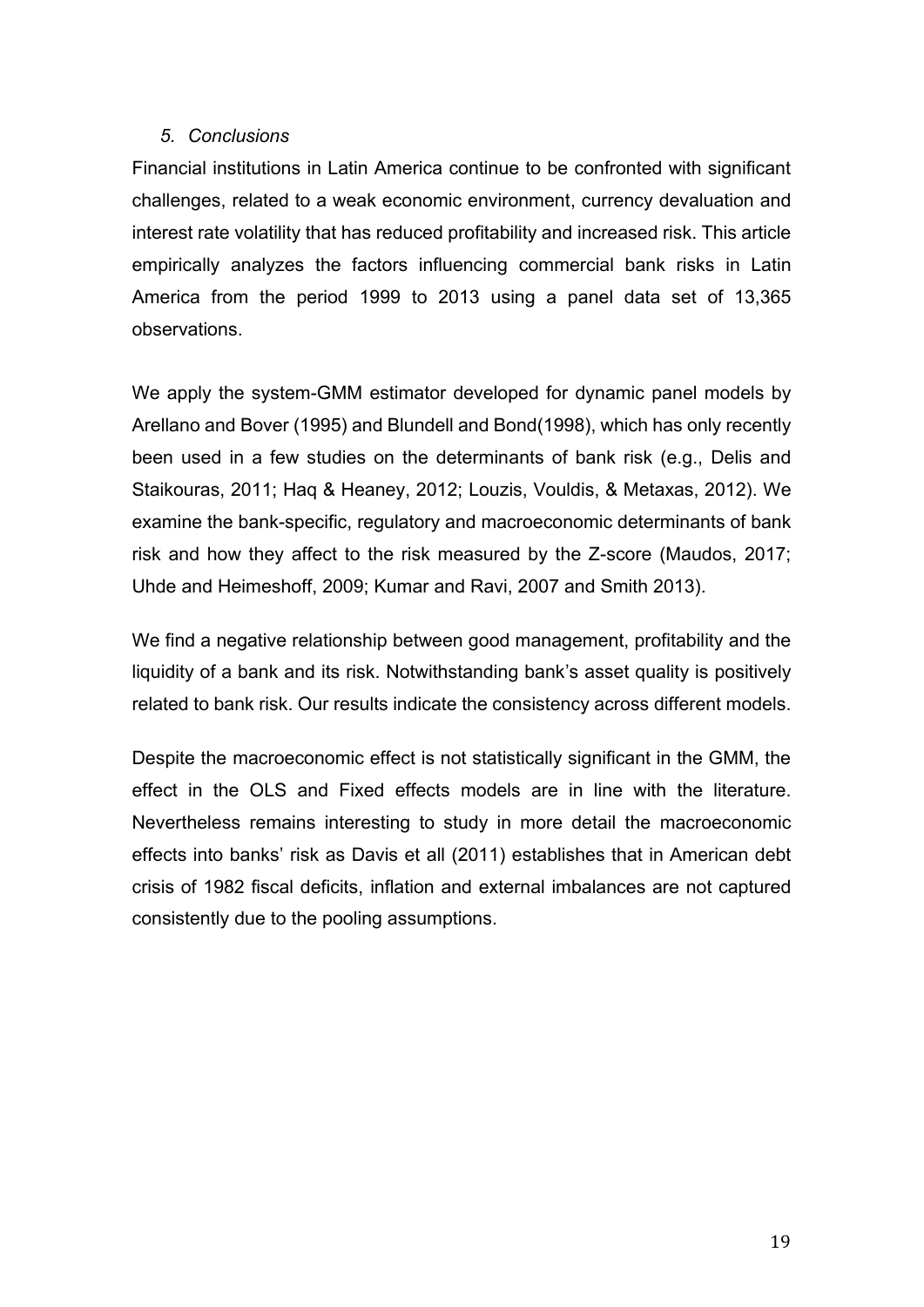| Tabla 1 Distribution observations across country |
|--------------------------------------------------|
|--------------------------------------------------|

| Country    | Observations | % Observations per<br>country |
|------------|--------------|-------------------------------|
| Argentina  | 1500         | 11,2%                         |
| Bolivia    | 255          | 1,9%                          |
| Brasil     | 3165         | 23,7%                         |
| Chile      | 780          | 5,8%                          |
| Colombia   | 1185         | 8,9%                          |
| Costa Rica | 690          | 5,2%                          |
| Ecuador    | 420          | 3,1%                          |
| Guatemala  | 615          | 4,6%                          |
| Honduras   | 390          | 2,9%                          |
| México     | 885          | 6,6%                          |
| Panama     | 1590         | 11,9%                         |
| Peru       | 540          | 4,0%                          |
| Uruguay    | 510          | 3,8%                          |
| Venezuela  | 840          | 6,3%                          |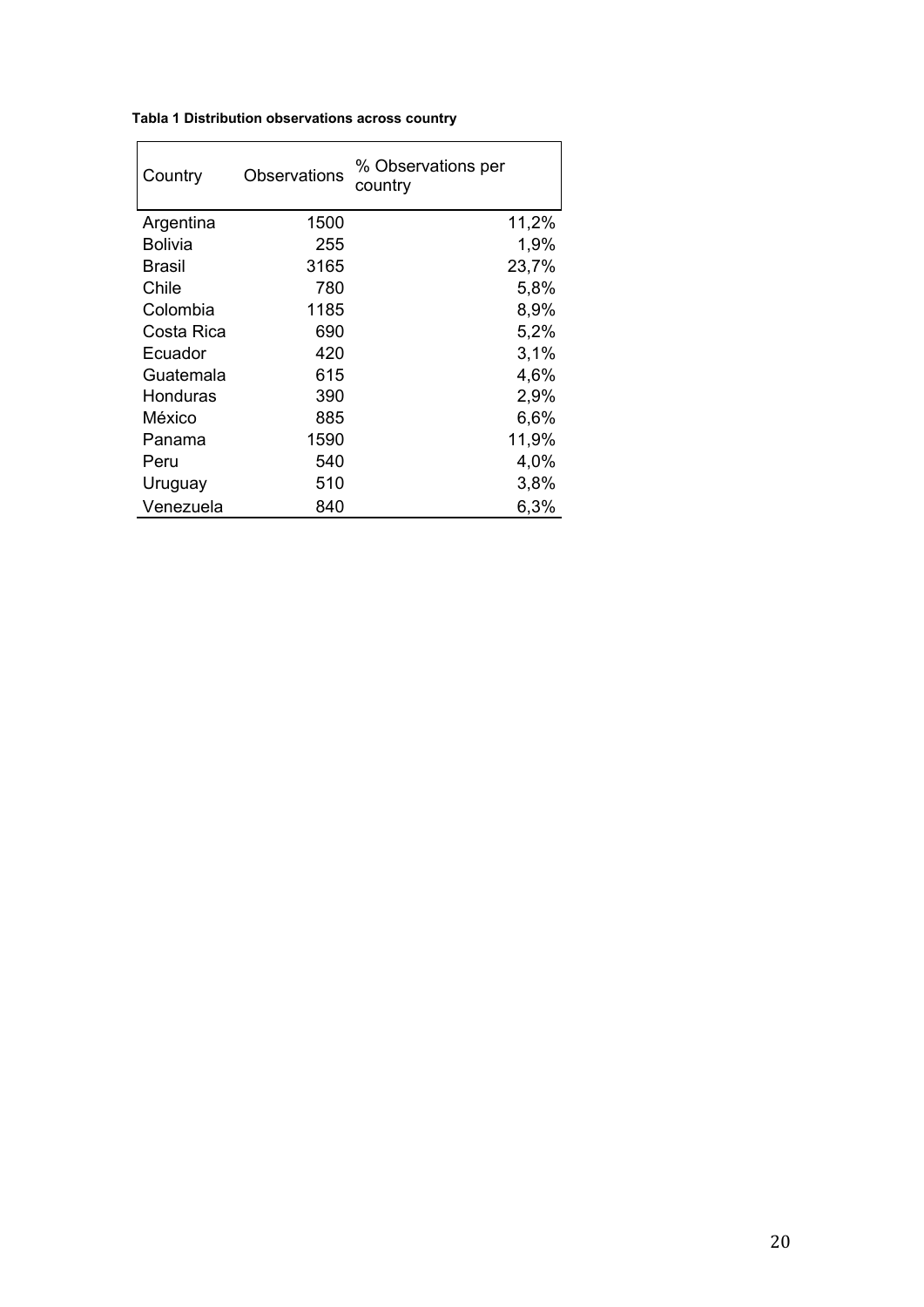#### **Table 2 Variables description**

| <b>Classification</b>               | Variable                                           | <b>Notation</b> | <b>References</b>                                                                                                                                                           |
|-------------------------------------|----------------------------------------------------|-----------------|-----------------------------------------------------------------------------------------------------------------------------------------------------------------------------|
| <b>RISK</b>                         | Z-SCORE                                            | Z-SCORE         | Lapteacru, (2017) Mercieca et al.<br>(2007), J. Maudos (2017), Sherbo and<br>Smith (2013), Kumar and Ravi (2007),<br>Laeven & Levine (2009), Liu,<br>Molyneux&Wilson (2013) |
|                                     | Loan Loss Reserves to<br>Gross Loans               | LLR/GL %        | Arena (2007) Bikker, Metzemakers<br>(2005), Borio et al. (2002) Demirguç-Kunt<br>and Detragiache (1998) and C.-C. Lee et<br>al. (2013)                                      |
| Capital                             | <b>Equity to Total Assets</b>                      | $E/TA$ %        | Vazquez and Federico (2012). Uhde and<br>Heimeshoff (2009) ; Chortareas et al.<br>(2011)                                                                                    |
| <b>Asset Quality</b>                | Net Loans to Total Assets                          | <b>NL/TA %</b>  | Altunbas et al. (2007); Petropoulos et al.<br>(2017); Betz et al. (2013)                                                                                                    |
|                                     | Cost To Income Ratio                               | Costl %         | Betz et al.(2013), Baselga-Pascual,<br>Trujillo-Ponce, Cardone-Riportella (2015);<br>Chortareas et al. (2011)                                                               |
| <b>Management</b>                   | Growth of Gross Loans                              | GroTL%          | Altunbas, et al. (2007)                                                                                                                                                     |
|                                     | Total Assets (in Eur)                              | TA              | Demsetz and Strahan (1997), Stiroh and<br>Rumble (2006)                                                                                                                     |
|                                     | Return On Avg Assets                               | <b>ROAA %</b>   | Altunbas, Carbo, Gardener and<br>Molyneux (2007); Greuning et al. (2009).                                                                                                   |
| <b>Earnings</b>                     | Return On Avg Equity                               | <b>ROAE %</b>   | Altunbas et al. (2007); C-C Lee et al.<br>(2013)                                                                                                                            |
| Liquidity                           | Loans to Customer<br>Deposits                      | L/CD %          | Bogdan et al. (2015); Vazquez and<br>Federico (2012) Köhler(2012) Vab<br>Greuning and Brajovic Bratanovic (2009);                                                           |
|                                     | Net Loans to Deposit &<br>Short-Term Funding       | <b>NL/STF %</b> | Kleinow, Horsch2 and Garcia-Molina<br>(2015)                                                                                                                                |
| <b>BANK</b><br><b>CONCENTRATION</b> | Herfindahl-Hirschman<br>Index                      | HHI             | A. Uhde, U. Heimeshoff (2009)                                                                                                                                               |
|                                     | Activity restriction index                         | <b>Ares</b>     | Barth, Caprio, Levine (2002)                                                                                                                                                |
|                                     | Capital stringency                                 | <b>CStr</b>     | Barth, Caprio, Levine (2002)                                                                                                                                                |
| <b>REGULATION</b>                   | Official supervisory power                         | <b>OSP</b>      | Barth, Caprio, Levine (2002)                                                                                                                                                |
|                                     | <b>Private Monitoring</b>                          | <b>PriM</b>     | Barth, Caprio, Levine (2002)                                                                                                                                                |
|                                     | Domestic credit to private<br>sector (as % of GDP) | <b>DCPS</b>     | Demirguç-Kunt and Detragiache (1998)<br>kaminsky and reinhart (1999)                                                                                                        |
|                                     | Real interest rate                                 | Int             | Demirguç-Kunt and Detragiache, (1998)<br>A. Uhde, U. Heimeshoff (2009)                                                                                                      |
| <b>MACROECONOMI</b>                 | Inflation %                                        | Infl $%$        | Demirguç-Kunt and Detragiache (1998)<br>Kaminsky and Reinhart (2008b) Davis et<br>all (2011)                                                                                |
| С                                   | <b>Current Account</b>                             | <b>CurrAcc%</b> | M. Gertleretal et al. (2012)                                                                                                                                                |
|                                     | Real GDP growth (Annual<br>percent change)         | <b>GDPgrow</b>  | World DevelopmentIndicators (WDI)<br>Demirguç-Kunt and Detragiache (1998)                                                                                                   |
|                                     | Unemployment rate                                  | Unpl %          | Bofondi and Ropele (2011) A. Uhde, U.<br>Uhde and Heimeshoff (2009)                                                                                                         |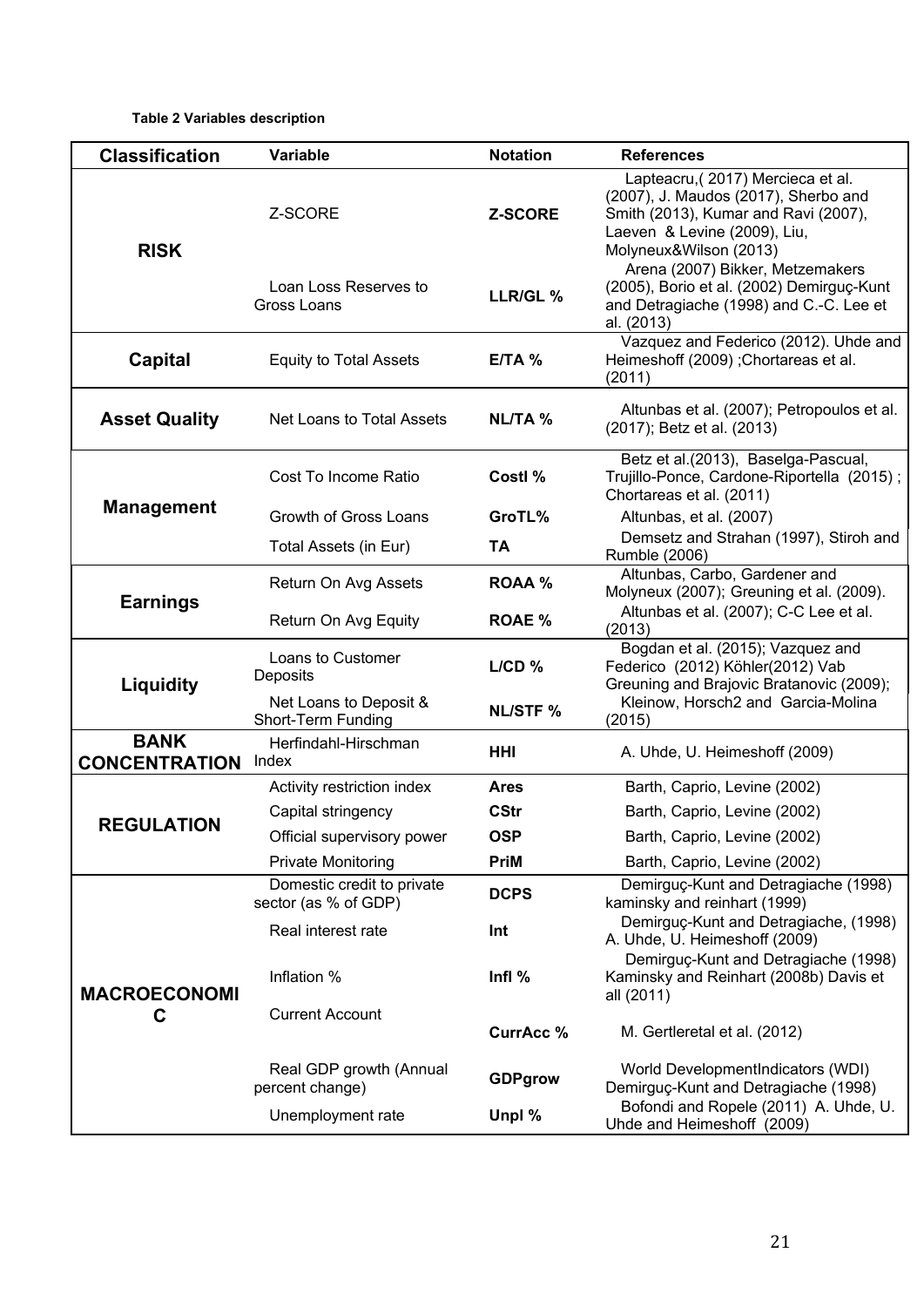#### **Table 3 T-test Z-score**

|                | Observations below the average | Observations above the average |             |
|----------------|--------------------------------|--------------------------------|-------------|
|                |                                |                                | Diff means  |
|                |                                |                                |             |
|                | Mean                           | Mean                           |             |
| $E/TA$ %       | 16,39                          | 16,27                          | 0,12        |
| NL/TA %        | 43,00                          | 53,94                          | $-10,94***$ |
| Costl %        | 77,91                          | 63,50                          | $14,40***$  |
| GroTL%         | 31,91                          | 23,33                          | $8,58**$    |
| <b>TA</b>      | 6,01                           | 6,02                           | $-0,01$     |
| ROAA %         | 11,33                          | 13,64                          | $-2,31**$   |
| ROAE %         | 1,29                           | 1,97                           | $-0,67***$  |
| $L/CD$ %       | 116,11                         | 127,75                         | $-11,64**$  |
| NL/STF %       | 43,00                          | 81,66                          | $-38,67***$ |
| HHI            | 0, 19                          | 0,17                           | $0,02***$   |
| <b>Ares</b>    | 10,33                          | 10,92                          | $-0,60***$  |
| <b>CStr</b>    | 5,80                           | 5,62                           | $0,18**$    |
| <b>OSP</b>     | 10,90                          | 10,83                          | 0,069       |
| <b>PriM</b>    | 0,04                           | 0,05                           | $-0,01***$  |
| <b>DCPS</b>    | 0,53                           | 0,42                           | $0,11***$   |
| Int            | 0,52                           | 0,40                           | 0,12        |
| Infl           | 0,25                           | 0,18                           | $0,08***$   |
| <b>CurrAcc</b> | 0,52                           | 0,50                           | $0,02**$    |
| <b>GDPgrow</b> | 0,17                           | 0,13                           | $0,04***$   |
| Unpl           | 0, 15                          | 0,11                           | $0,03***$   |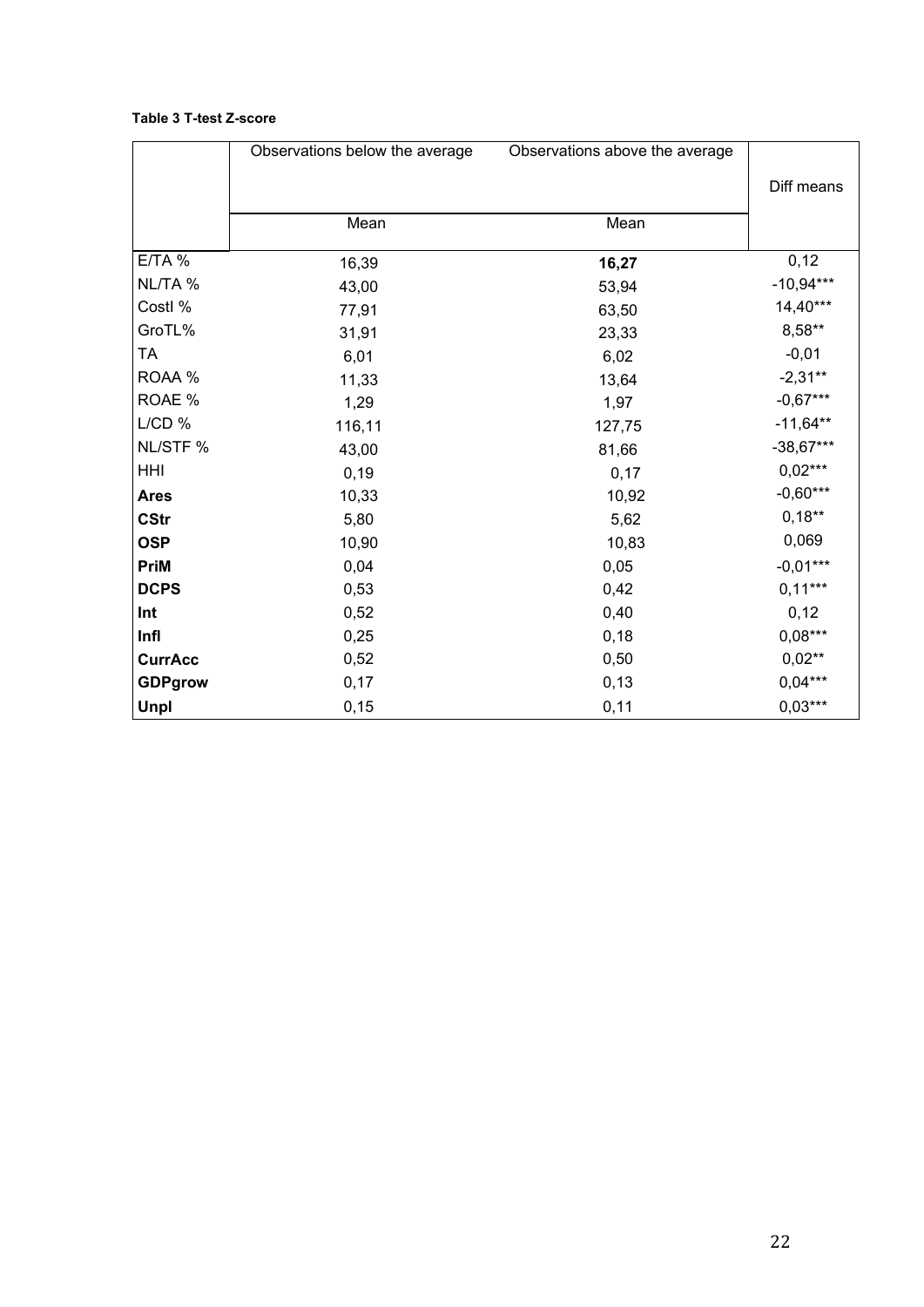#### **Table 4 GMM Z-score**

|                 | ZSCORE <sub>_1</sub> | Z-SCORE                                 |
|-----------------|----------------------|-----------------------------------------|
|                 | <b>GMM</b>           | Ordinary least squares (OLS) regression |
| cons            | 42,88                | 86,31                                   |
|                 | 240                  | 102,39                                  |
| <b>ETA</b>      | 2,78                 | $2.51***$                               |
|                 | $(-2,06)$            | (0, 71)                                 |
| <b>NLTA</b>     | $1.54***$            | $0,41**$                                |
|                 | (0, 77)              | (0,51)                                  |
| Costl           | $-0,22*$             | $-0,42**$                               |
|                 | $(-0, 13)$           | (0, 19)                                 |
| GroTL           | $-0.31***$           | $-0.15***$                              |
|                 | (0, 11)              | (0,1)                                   |
| <b>TA</b>       | 8,55                 | 10,85**                                 |
|                 | $(-14, 12)$          | (4,21)                                  |
| <b>ROAA</b>     | $1,30*$              | $-0.64**$                               |
|                 | $(-0,69)$            | (0.59)                                  |
| <b>ROAE</b>     | $-2,94$              | 1,47                                    |
|                 | $(-3,03)$            | $(-2, 89)$                              |
| <b>LCD</b>      | $(-0, 39)^*$         | $-0.14***$                              |
|                 | $-0,27$              | (0,08)                                  |
| <b>NLSTF</b>    | 0,00                 | $0,15**$                                |
|                 | $-0,27$              | (0,21)                                  |
| HHI             | $-33, 12$            | $-63,36**$                              |
|                 | $(-175,05)$          | (88, 94)                                |
| Ares            | 4,88                 | 68,08**                                 |
| <b>CStr</b>     | $(-7, 22)$<br>11,28  | (3,75)<br>6,81                          |
|                 | $(-10, 45)$          | $(5,02)$ **                             |
| <b>OSP</b>      | $-2,54$              | $-1,17$                                 |
|                 | $(-6, 86)$           | $(-3, 97)$                              |
| PriM            | $-5,54$              | $-6.98**$                               |
|                 | $(-9,05)$            | (6,06)                                  |
| <b>DCPS</b>     | 0,42                 | 0, 19                                   |
|                 | $(-0, 76)$           | $(-0, 53)$                              |
| Int             | 1,77                 | $0,80**$                                |
|                 | $(-1, 42)$           | (0,66)                                  |
| Infl            | $-1,74$              | $-1,28**$                               |
|                 | $(-1, 83)$           | (1, 42)                                 |
| CurrAcc         | 0,23                 | $0.56**$                                |
|                 | $(-0, 84)$           | (0, 58)                                 |
| GDPgrow         | $-0.08$              | $-0.47$                                 |
|                 | $(-1, 79)$           | $(-1,61)$                               |
| Unemp           | $-6.69**$            | $-6,06***$                              |
|                 | (2,9)                | (2, 18)                                 |
| AR <sub>1</sub> | $-2.57$              |                                         |
| AR <sub>2</sub> | $-0.87$              |                                         |
| Sargan          | 885.22(673)          |                                         |
| Hansen          | 306.53 (673)         |                                         |
| $\mathsf{R}^2$  |                      | 0,0342                                  |
| F               | 4.61***              | $3,35***$                               |
| Number of       | 1,564                | 2,007                                   |
| observations    |                      |                                         |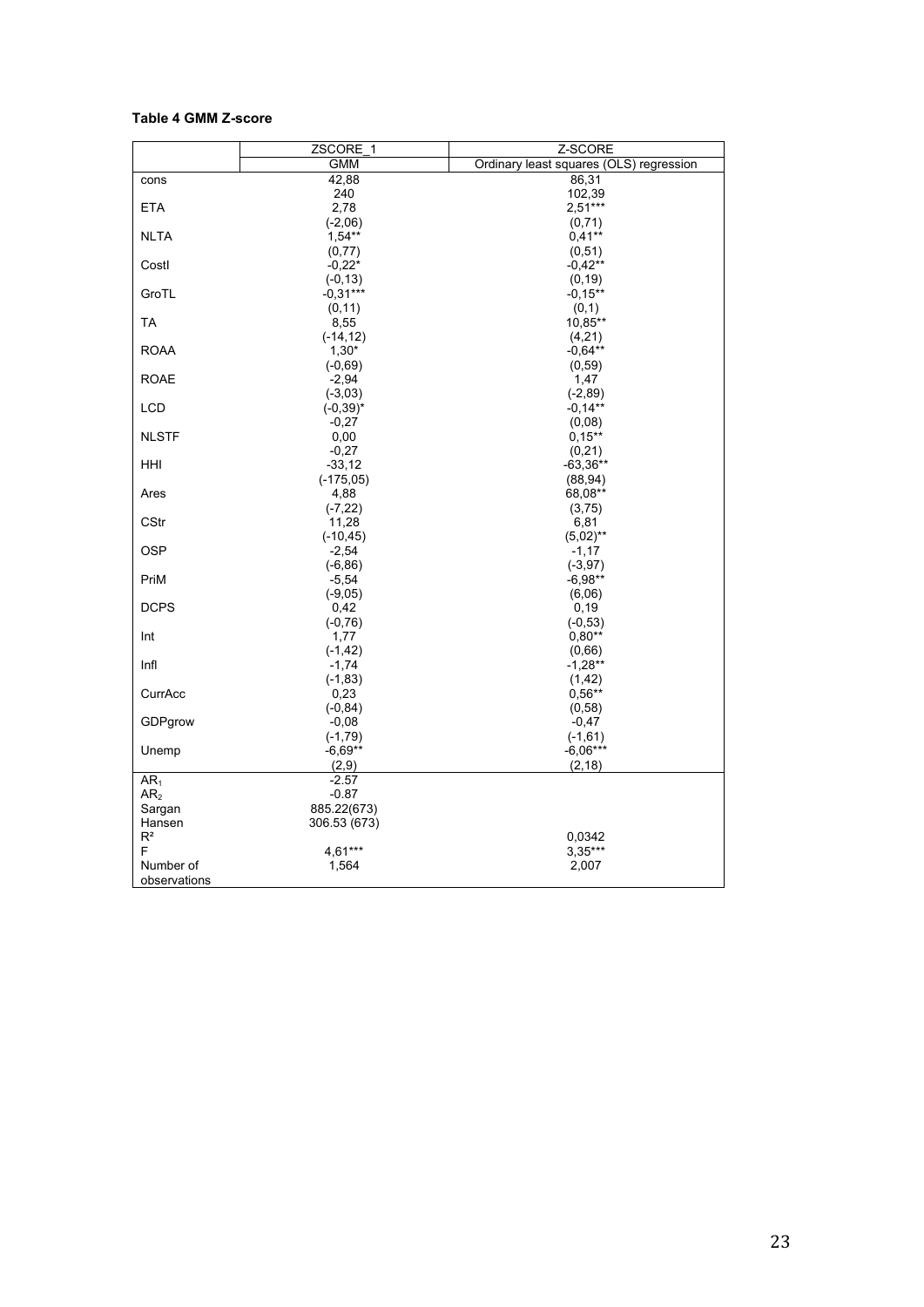|                       | Loan Loss reserves                |                                         |  |
|-----------------------|-----------------------------------|-----------------------------------------|--|
|                       | Regression fixed year and country | Ordinary least squares (OLS) regression |  |
| Cons                  | $-3,51$                           | 0,93                                    |  |
|                       | 4.62                              | 2,78                                    |  |
| <b>ETA</b>            | $0,02**$                          | $0,02**$                                |  |
|                       | (0,01)                            | (0,01)                                  |  |
| <b>NLTA</b>           | $-0.01**$                         | $-0,01**$                               |  |
|                       | (0,00)                            | (0,01)                                  |  |
| Costl                 | 0,00                              | $0,00**$                                |  |
|                       | (0,00)                            | (0,00)                                  |  |
| GroTL                 | $-0,01$                           | 0,00                                    |  |
|                       | $(0,00)$ ***                      | $(0,00)$ ***                            |  |
| <b>TA</b>             | $-0,04$                           | 0,06                                    |  |
|                       | $(-0,073)$                        | (0,07)                                  |  |
| <b>ROAA</b>           | $-0.03***$                        | $-0.03***$                              |  |
|                       | (0,01)                            | (0,01)                                  |  |
| <b>ROAE</b>           | 0,04                              | 0,07                                    |  |
|                       | $(-0, 05)$                        | (0,05)                                  |  |
| <b>NLSTF</b>          | 0,00                              | 0,00                                    |  |
|                       | $(-0,003)$                        | (0,00)                                  |  |
| <b>LSTF</b>           | $-0.01***$                        | $-0.01***$                              |  |
| <b>LCD</b>            | (0,003)<br>0,00                   | (0,00)<br>0,00                          |  |
|                       |                                   | (0,001)                                 |  |
| HHI                   | $(-0,001)$<br>$6,30*$             | $7,04***$                               |  |
|                       | (3, 64)                           | (2,57)                                  |  |
| Ares                  | 0,09                              | $-0,15$                                 |  |
|                       | $(-0, 15)$                        | (0, 10)                                 |  |
| <b>CStr</b>           | 0,12                              | $0,16**$                                |  |
|                       | $(-0, 17)$                        | (0,08)                                  |  |
| <b>OSP</b>            | 0,01                              | 0,03                                    |  |
|                       | $(-0, 38)$                        | (0, 10)                                 |  |
| PriM                  | $-0,01$                           | $0,02***$                               |  |
|                       | $(-0, 44)$                        | (0, 14)                                 |  |
| <b>DCPS</b>           | 0,06                              | 0,00                                    |  |
|                       | $(-0,03)$                         | (0,01)                                  |  |
| Int                   | 0,01                              | $-0,01$                                 |  |
|                       | $(-0,02)$                         | (0,01)                                  |  |
| Infl                  | $0,07***$                         | $0,02**$                                |  |
|                       | (0,06)                            | (0,02)                                  |  |
| CurrAcc               | $0,02***$                         | $-0,01**$                               |  |
|                       | (0,02)                            | (0,01)                                  |  |
| GDPgrow               | 0,03                              | $-0,02$                                 |  |
|                       | $(-0, 04)$                        | (0,02)                                  |  |
| Unemp                 | $0,23**$                          | $0,25***$                               |  |
|                       | (0, 14)                           | (0,04)                                  |  |
| Year and              | yes                               |                                         |  |
| Country F.I.<br>$R^2$ |                                   |                                         |  |
| F                     | 0.3361<br>9,30***                 | 0.3161<br>17,01***                      |  |
| Number of             |                                   |                                         |  |
| observation           | 573                               |                                         |  |
| s                     |                                   | 795                                     |  |

#### **Table 5 Fixed effect and OLS results to Loan Loss reserves**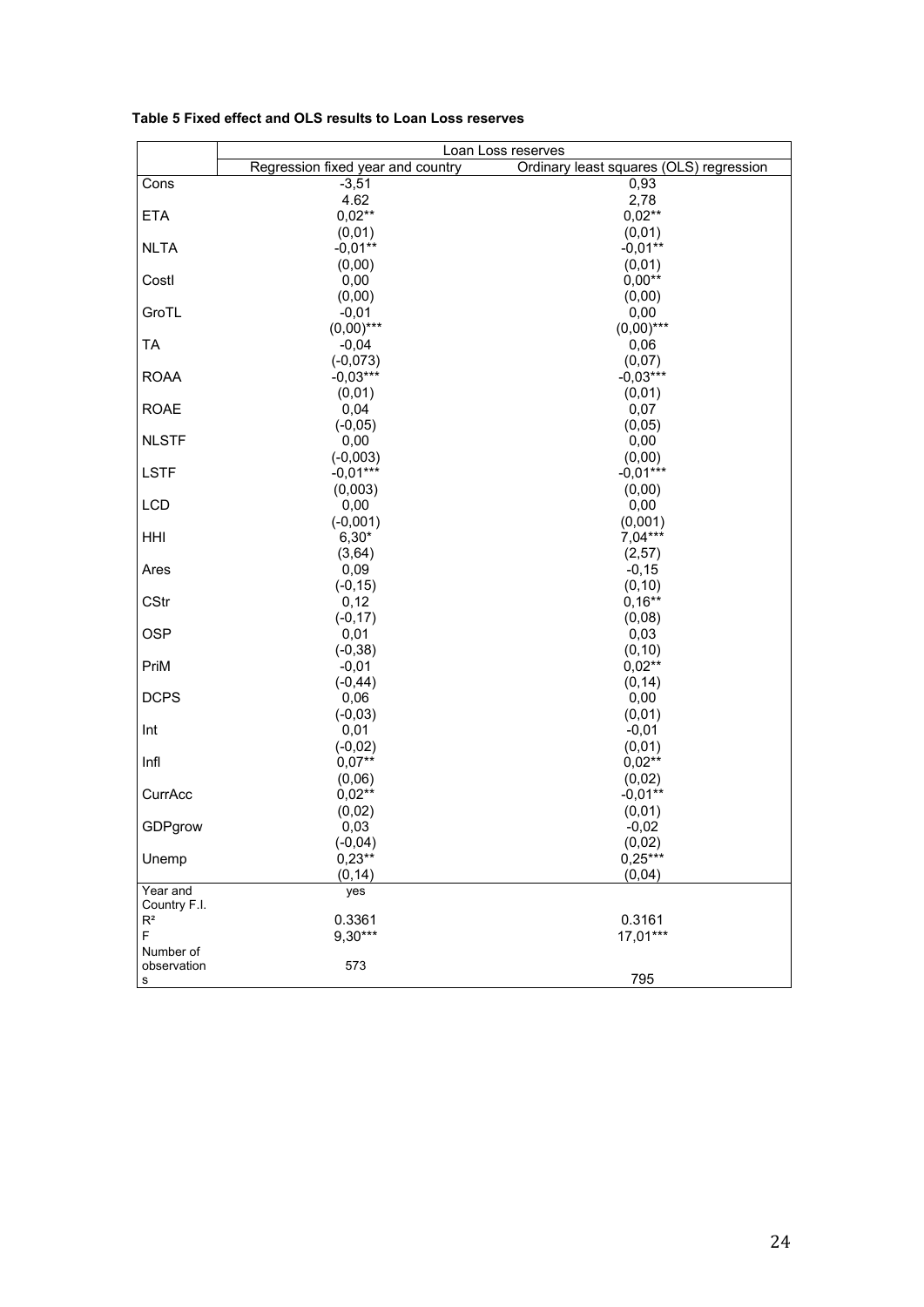#### **References;**

Caprio G, Klingebiel D. Bank insolvency: bad luck, bad policy or bad banking? The World Bank. 1997 Honohan P. Klingebiel D. Controlling the fiscal cost of banking crises. The World Bank, 2000.

Kane E. A theory of how and why Central-bank culture supports predatory risk taking at megabanks. International Atlantic Economic Society 2016. DOI 10.1007/s11293-016-9482-x

Enoch et al., Financial integration in Latin America .IMF 2016.

- Martin Summer. Banking Regulation and Systemic Risk .jan 2003; 14, 1; ProQuest central pg. 43. . Banco de España. financial Stability Report. 2017
- Elsinger H, Lehar A, Summer M. Risk assessment for banking systems. Management Science. 2006;52(9):1301-1314. http://mansci.journal.informs.org/cgi/content/abstract/52/9/1301. doi: 10.1287/mnsc.1060.0531.
- Schich S, Byoung-Hwan K. Systemic Financial Crises: How to fund Resolution . OCDE Journal: Financial Market Trends 2010.
- Altunbas Y, Carbo S, Gardener EPM, Molyneux P. Examining the relationships between capital, risk and efficiency in european banking. European Financial Management. 2007;13(1):49-70. http://onlinelibrary.wiley.com/doi/10.1111/j.1468-036X.2006.00285.x/abstract . doi: 10.1111/j.1468-036X.2006.00285.x.
- Anginer D, Demirguç-Kunt A, Mare D. Bank Capital, institutional environment and systemic stability. Journal of Financial Stability 2018.
- Eichengreen B, Rose A. Staying afloat when the wind shifts: External factors and emerging-market banking crises. National Bureau of Economic Research 1998.
- . Graciela L. Kaminsky, Carmen M. Reinhart. The twin crises: The causes of banking and balance-ofpayments problems. The American Economic Review. 1999;89(3):473-500. http://www.jstor.org/stable/117029. doi: 10.1257/aer.89.3.473.
- . Demirgüç-Kunt A, Huizinga H. Bank activity and funding strategies : The impact on risk and returns. . 2009;4837. http://hdl.handle.net/10986/4033.
- Demirgüç-Kunt A, Huizinga H. Bank activity and funding strategies: The impact on risk and returns. Journal of Financial Economics. 2010;98(3):626-650. https://www.sciencedirect.com/science/article/pii/S0304405X10001534. doi: 10.1016/j.jfineco.2010.06.004.
- Goldstein M, Reinhart CM, Kaminsky GL. Assessing financial vulnerability, an early warning system for emerging markets: Introduction. . 2000. http://econpapers.repec.org/paper/pramprapa/13629.htm.
- . Lang M, Schmidt PG. The early warnings of banking crises: Interaction of broad liquidity and demand deposits. Journal of International Money and Finance. 2016;61:1-29. https://search.proquest.com/docview/1765135198. doi: 10.1016/j.jimonfin.2015.11.003.
- Oet MV, Ong SJ. SAFE: An early warning system for systemic banking risk. . 2011. https://www.openaire.eu/search/publication?articleId=od 645::6472a15e536bfe6698 33cc6921b624e9.
- Aldasoro I, Borio C, Drehmann M. Early warning indicators of banking crises: Expanding the family. BIS Quarterly Review. 2018:29-45.
- Borio C, Lowe P. Asset prices, financial and monetary stability: Exploring the nexus. . 2002(114). http://econpapers.repec.org/paper/bisbiswps/114.htm.
- Aizenman J, Ito H. Living with the trilemma constraint: Relative trilemma policy divergence, crises, and output losses for developing countries. NBER Working Paper Series. 2013;w19448.
- Nyman R. Kapadia S. Tuckett D, Gregory D, Ormerod P, Smith R. News and narratives in financial systems. Bank of England. 2018. http://www.econis.eu/PPNSET?PPN=1033595853.
- Stiroh KJ, Rumble A. The dark side of diversification. Journal of banking & finance. 2006;30(8):2131-2161. http://www.econis.eu/PPNSET?PPN=515869899.
- . Mäkinen M, Solanko L. Determinants of bank closures : Do changes of CAMEL variables matter? . 2017. https://helda.helsinki.fi/bof/handle/123456789/14948.
- . Chiaramonte L, Croci E, Poli F. Should we trust the Z-score? evidence from the european banking industry. Global Finance Journal. 2015;28:111- 131. https://www.sciencedirect.com/science/article/pii/S1044028315000083 doi:

10.1016/j.gfj.2015.02.002.

1. Stiroh KJ, Rumble A. The dark side of diversification. *Journal of banking & finance*. 2006;30(8):2131-2161. http://www.econis.eu/PPNSET?PPN=515869899.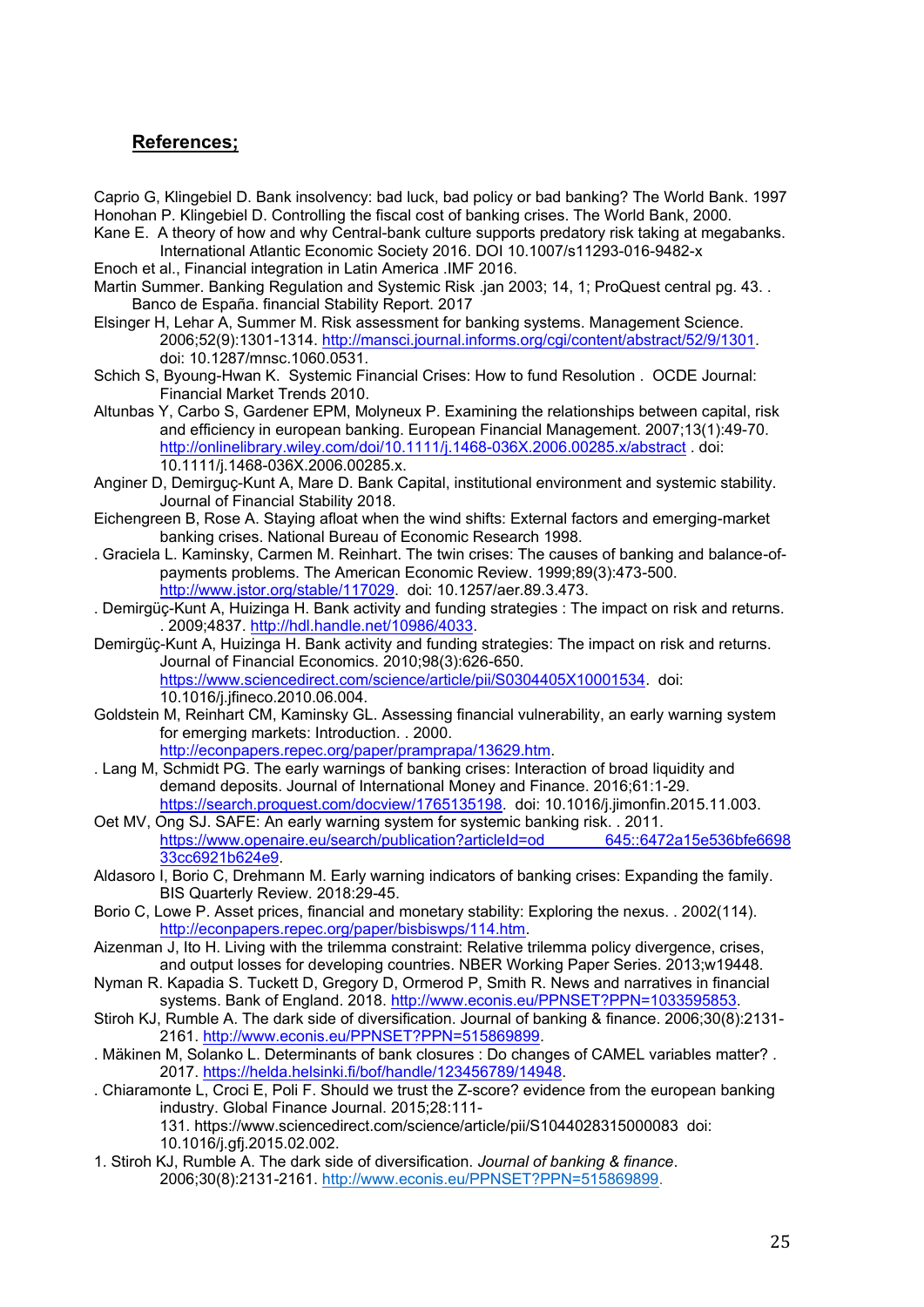- Lang J, Peltonen T, Sarlin P. A framework for early warning modeling with an application to Banks. ECB 2018
- Nyman R, Kapadia S, Tuckett D, Gregory D, Ormerod P, Smith R, News and narratives in financial systems:exploring big data for systemic risk . Bank of England 2018.
- Stackhouse, Julie. "CAMELS Ratings: Liquidity." *St. Louis Fed*, Federal Reserve Bank of St. Louis, 19 Dec. 2018, www.stlouisfed.org/on-the-economy/2018/december/camels-ratings-liquidity.
- Lopez, Jose A. "Using CAMELS Ratings to Monitor Bank Conditions." *Federal Reserve Bank of San Francisco*, Federal Reserve Bank of San Francisco, 11 June 1999, www.frbsf.org/economic-research/publications/economic-letter/1999/june/using-camelsratings-to-monitor-bank-conditions/.
- . Klomp J, Haan J. Bank regulation, the quality of institutions, and banking risk in emerging and developing countries. Emerging markets finance & trade. 2014;50(6):19-40. http://www.econis.eu/PPNSET?PPN=835544877.
- . Karels GV, Prakash AJ, Roussakis E. The relationship between bank capital adequacy and market measures of risk. Journal of Business Finance and Accounting. 1989;16(5):663-680. https://search.proquest.com/docview/1292211837. doi: 10.1111/j.1468- 5957.1989.tb00045.x.
- . Gelos G. International mutual funds, capital flow volatility, and contagion-A survey. IMF Working Papers. 2011;11(92):1. doi: 10.5089/9781455253319.001.
- Bornemann, Sven, et al. *Visible Reserves in Banks Determinants of Initial Creation, Usage and Contribution to Bank Stability*, European Banking Authority , 19 Dec. 2014, eba.europa.eu/documents/10180/476257/08+Bornemann+Homolle+Hubensack+Kick+Pfing sten+Slides.pdfSven Bornemann.
- Betz F, Oprica S, Peltonen TA, Sarlin P. Predicting distress in European banks. ECB Working Paper. 2013;1597. https://www.econstor.eu/handle/10419/154030.
- Petropoulos, Anastasios, et al. "Predicting Bank Insolvencies Using Machine Learning Techniques." *EBA*, European Banking Authority , Apr. 2017, eba.europa.eu/documents/10180/1813140/Session+2+- +Predicting+bank+insolvencies+using+machine+learning+techniques.pdf.
- . Demsetz RS, Strahan PE. Diversification, size, and risk at bank holding companies. Journal of Money, Credit and Banking. 1997;29(3):300-313. http://econpapers.repec.org/article/mcbjmoncb/v\_3a29\_3ay\_3a1997\_3ai\_3a3\_3ap\_3a300-313.htm.
- Financial stability review. Financial stability review. ECB 2016.
- Lee C, Hsieh M. The impact of bank capital on profitability and risk in asian banking. Journal of International Money and Finance. 2013;32(1):251-281. https://www.sciencedirect.com/science/article/pii/S0261560612000903. doi: 10.1016/j.jimonfin.2012.04.013.
- Köhler M. Which banks are more risky? the impact of loan growth and business model on bank risktaking. Discussion Paper, Deutsche Bundesbank. 2012;33/2012. https://www.econstor.eu/handle/10419/67401.
- Saunders B. EBA releases final draft regulatory technical standards. Mondaq Business Briefing. Jun 24, 2016.
- MacDonald R. , Sogiakas V. , Tsopanakis A. An investigation of systemic stress and interdependencies within the Eurozone and Euro Area countries. Economic Modelling 48 (2015)
- .Bikker JA, Metzemakers PAJ. Bank provisioning behaviour and procyclicality. Journal of International Financial Markets, Institutions & Money. 2005;15(2):141-157. https://www.sciencedirect.com/science/article/pii/S1042443104000678. doi: 10.1016/j.intfin.2004.03.004
- Borio C, Lowe P. Assessing the risk of banking crises. BIS Quarterly Review. 2002:43-54.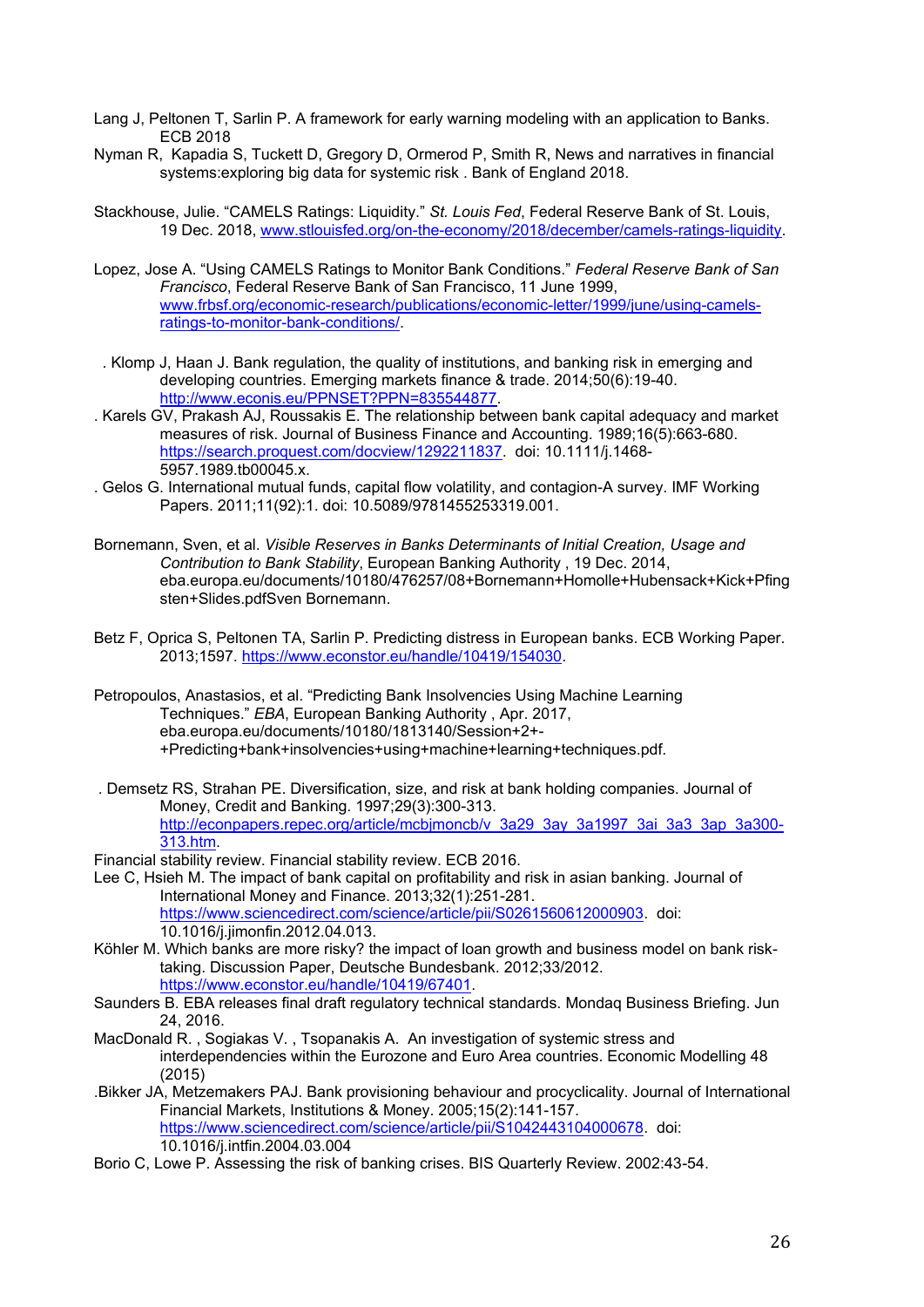- Demirgüç-Kunt A and Detragiacge E. The Determinants of Banking Crises in Developing and Developed Countries. Staff Papers (International Monetary Fund), Vol. 45, No. 1 (Mar., 1998), pp. 81-109
- Chortareas GE, Girardone C, Ventouri A. Financial frictions, bank efficiency and risk: Evidence from the eurozone. Journal of Business Finance & Accounting. 2011;38(1-2):259-287. doi: 10.1111/j.1468-5957.2010.02226.x.
- Baselga-Pascual L, Trujillo-Ponce A, Cardone-Riportella C. Factors influencing bank risk in europe: Evidence from the financial crisis. North American Journal of Economics and Finance. 2015;34:138-166. https://search.proquest.com/docview/1748155792. doi: 10.1016/j.najef.2015.08.004.
- Lee SJ. The anatomy of financial vulnerabilities and crises. International Finance Discussion Paper. 2017;2017(1191):1-85.
- . Federico P, Vázquez FF. Bank funding structures and risk: Evidence from the global financial crisis. IMF Working Papers. 2012;12(29):1. doi: 10.5089/9781463933142.001.
- Hennie Van Greuning, Sonja Brajovic-Bratanovic. Analyzing banking risk. Washington, DC: The World Bank; 1999. http://elibrary.worldbank.org/doi/book/10.1596/0-8213-4417-X. 10.1596/0-8213-4417-X.
- Roengpitya R, Tarashev N, Tsatsaronis K. Bank business models. BIS Quarterly Review. 2014:55- 65.
- Maudos J. Income structure, profitability and risk in the european banking sector: The impact of the crisis. Research in International Business and Finance. 2017;39:85-101. doi: 10.1016/j.ribaf.2016.07.034.
- Uhde A, Heimeshoff U. Consolidation in banking and financial stability in europe. Journal of banking & finance. 2009;33(7):1299-1311. http://www.econis.eu/PPNSET?PPN=60128528X.
- Ravi Kumar P, Ravi V. Bankruptcy prediction in banks and firms via statistical and intelligent techniques – A review. European Journal of Operational Research. 2007;180(1):1-28. https://www.sciencedirect.com/science/article/pii/S0377221706008769. doi: 10.1016/j.ejor.2006.08.043.
- Andrew J Sherbo, Andrew J Smith. The altman Z-score bankruptcy model at age 45: Standing the test of time? American Bankruptcy Institute Journal. 2013;32(11):40. https://search.proquest.com/docview/1469873361.
- Laeven L, Fabin Valencia. Systemic banking crises database. IMF Economic Review. 2013;61(2):225.
- Laeven L, Valencia F. Resolution of banking crises: The good, the bad, and the ugly. IMF Working Papers. 2010;10(146):1. doi: 10.5089/9781455201297.001.
- Valencia F, Laeven L. Systemic banking crises database : An update. Washington DC: INTERNATIONAL MONETARY FUND; 2012. http://replace-me/ebraryid=10627074.
- Laeven L, Levine R. Bank governance, regulation and risk taking. Journal of Financial Economics. 2009;93(2):259-275. https://www.sciencedirect.com/science/article/pii/S0304405X09000816. doi: 10.1016/j.jfineco.2008.09.003.
- LIU H, MOLYNEUX P, WILSON JOS. Competition and stability in european banking: A regional analysis. The Manchester School. 2013;81(2):176-201. https://onlinelibrary.wiley.com/doi/abs/10.1111/j.1467-9957.2011.02285.x. doi: 10.1111/j.1467-9957.2011.02285.x.
- Cihák M, Schaeck K. How well do aggregate bank ratios identify banking problems? IMF Working Papers. 2007;7(275):1. doi: 10.5089/9781451868388.001.
- Yi W. Z-score model on financial crisis early-warning of listed real estate companies in china: A financial engineering perspective. Systems Engineering Procedia. 2012;3:153- 157. https://www.sciencedirect.com/science/article/pii/S2211381911001743. doi: 10.1016/j.sepro.2011.11.021.
- Greuning H. Analyzing banking risk. . 2009. http://www.econis.eu/PPNSET?PPN=834954060. doi: 10.1596/978-0-8213-7728-4.
- Petria N, Capraru B, Ihnatov I. Determinants of banks' profitability: Evidence from EU 27 banking systems. Procedia Economics and Finance. 2015;20:518- 524. https://www.openaire.eu/search/publication?articleId=base\_oa \_\_\_\_::a14e5bdff856ff6f 126b9491b73ff170. doi: 10.1016/s2212-5671(15)00104-5.
- Lund-Jensen K. Monitoring systemic risk based on dynamic thresholds. . 2012. http://www.econis.eu/PPNSET?PPN=726101990.